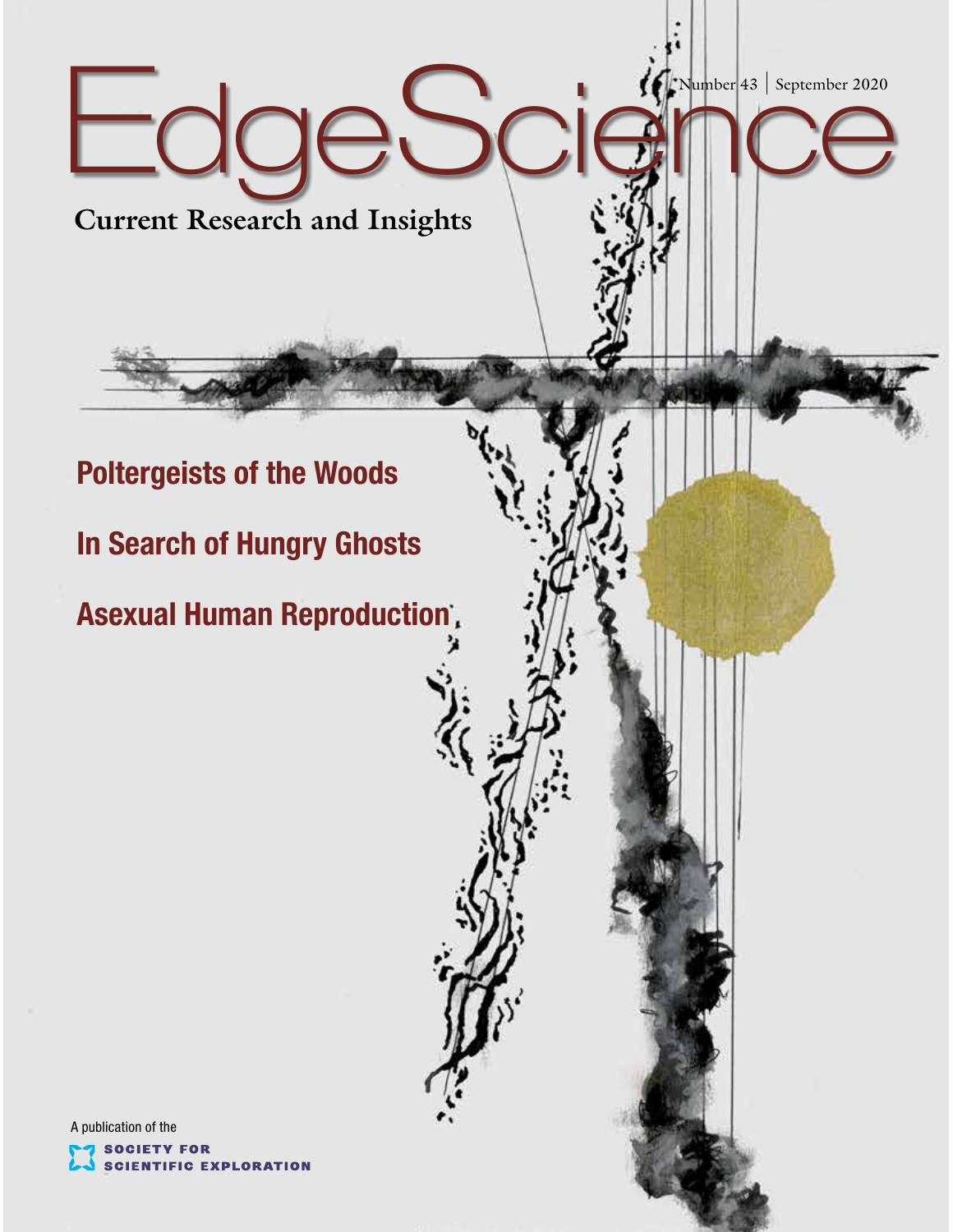#### EdgeScience #43 September 2020

EdgeScience is a quarterly magazine. Print copies are available from edgescience.magcloud.com. For further information, see edgescience.org Email: edgescience@scientificexploration.org

**Why EdgeScience?** Because, contrary to public perception, scientific knowledge is still full of unknowns. What remains to be discovered—what we don't know—very likely dwarfs what we do know. And what we think we know may not be entirely correct or fully understood. Anomalies, which researchers tend to sweep under the rug, should be actively pursued as clues to potential breakthroughs and new directions in science.

PUBLISHER: The Society for Scientific Exploration EDITOR: Patrick Huyghe ASSOCIATE EDITOR: P.D. Moncrief Jr. CONTRIBUTORS: Chelsea Blakely, Joshua Cutchin, Louis Proud, Alejandro Peralta Soler DESIGN: Smythtype Design

**The Society for Scientific Exploration** (SSE) is a professional organization of scientists and scholars who study unusual and unexplained phenomena. The primary goal of the Society is to provide a professional forum for presentations, criticism, and debate concerning topics which are for various reasons ignored or studied inadequately within mainstream science. A secondary goal is to promote improved understanding of those factors that unnecessarily limit the scope of scientific inquiry, such as sociological constraints, restrictive world views, hidden theoretical assumptions, and the temptation to convert prevailing theory into prevailing dogma. Topics under investigation cover a wide spectrum. At one end are apparent anomalies in well established disciplines. At the other, we find paradoxical phenomena that belong to no established discipline and therefore may offer the greatest potential for scientific advance and the expansion of human knowledge. The SSE was founded in 1982 and has approximately 800 members in 45 countries worldwide. The Society also publishes the peer-reviewed *Journal of Scientific Exploration,* and holds annual meetings in the U.S. and biennial meetings in Europe. Associate and student memberships are available to the public.To join the Society, or for more information, visit the website at scientificexploration.org.

PRESIDENT: William Bengston, St. Joseph's College VICE PRESIDENT: Garret Moddel, University of Colorado, Boulder SECRETARY: Mark Urban-Lurain, Michigan State **University** TREASURER: York Dobyns EDUCATION OFFICER: Chantal Toporow EUROPEAN COORDINATOR: Anders Rydberg

Copyright © 2020 Society for Scientific Exploration The authors, artists, and photographers retain copyright to their work. ISSN 2330-4545 (Print) ISSN 2330-4553 (Online)

# CONTENTS

THE OBSERVATORY *Is the Viral Pandemic an Evolutionary Step Towards Asexual Human Reproduction?* By Dr. Alejandro Peralta Soler **3**



## FEATURES

**6**

*Wildnisgeist: Poltergeists of the Woods?* By Joshua Cutchin





#### BACKSCATTER *In Search of Hungry Ghosts: The Mysterious Death of Joe Fisher*  By Louis Proud

**14**



Cover: © Future Primitive by Chelsea Blakely (indeterminateimmediateart.com)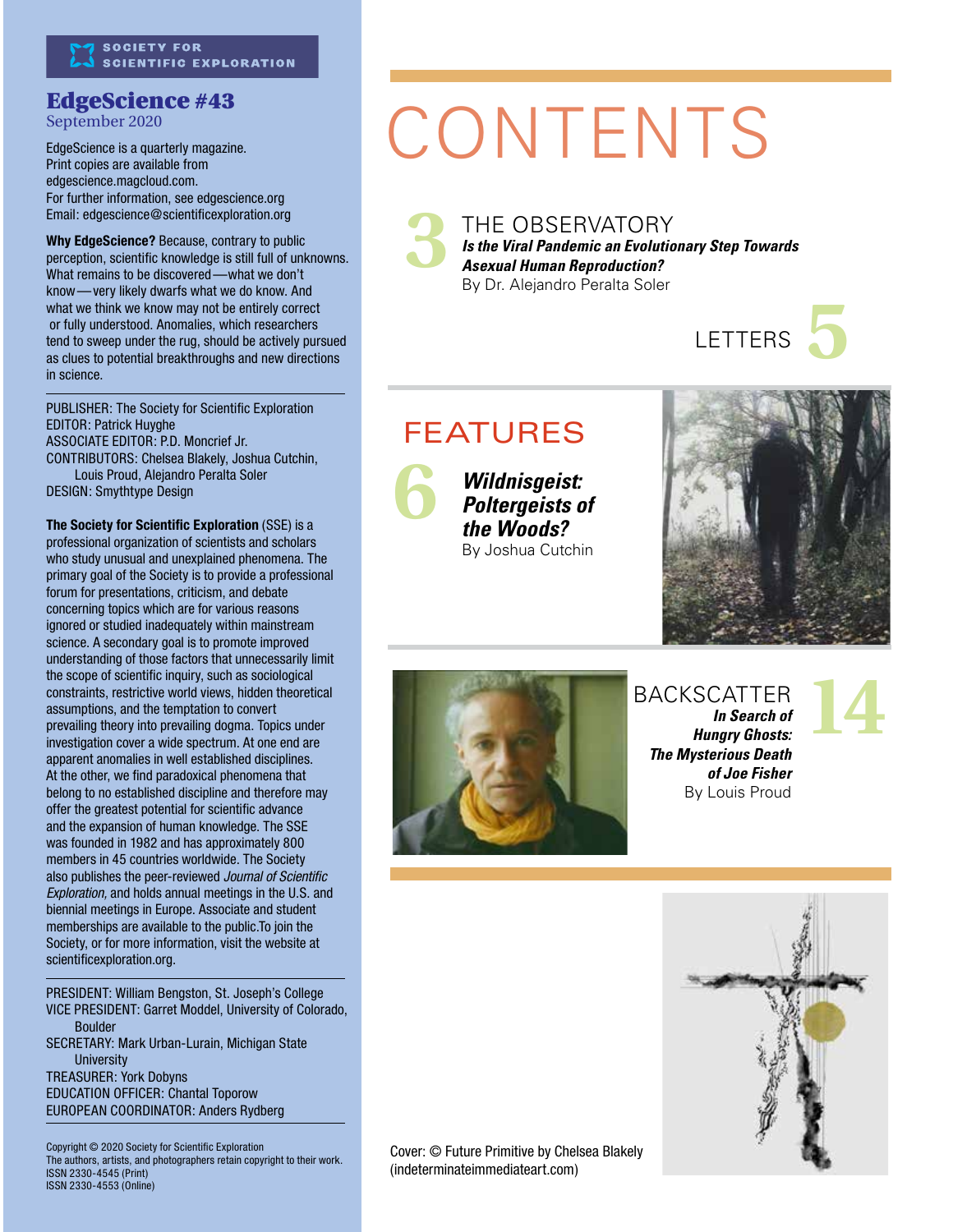^THE OBSERVATORY\_

**Alejandro Peralta Soler, MD, PhD**

## **Is the Viral Pandemic an Evolutionary Step Towards Asexual Human Reproduction?**



**C**ould humans be evolving towards asexual reproduction? The hypothesis proposed here is that this is an evolutionary process of the species, and that the events leading to human asexual reproduction are being interpreted as technological and social advances, or disease events.

Biologists generally consider sexual reproduction as an advantageous form of reproduction compared to asexual reproduction with the argument that the mixing of genes from separate individuals will provide better opportunities for adaptation, survival tools for the progeny, and the opening of new evolutionary possibilities. However, asexual reproduction requires less energy, is fast, can occur in different environments, and requires only a single individual. Overall, asexually reproducing organisms have reached much longer survival and greater adaptability than sexually reproducing organisms. Genetic recombination in viruses, bacteria, and other organisms can produce astonishing spreading "success," although obviously there are "failures" as well, and extinctions of entire species can occur in the process of genetic modifications.

The development of sexual and asexual reproduction systems is the result of selective forces over time, space, environmental conditions, and population limitations (Otto, 2008). Although sexual reproduction is widespread in eukaryotic organisms, the option of asexual reproduction by parthenogenesis is present in many animal species, including bees, sharks, and Komodo dragons, and a few eukaryotic species have completely lost the ability to reproduce sexually, such as Bdelloidea rotifers and whiptail lizards. However, asexual reproduction has not been described in primates.

The proposal of this paper is that humans are currently evolving towards asexual reproduction, and sexual reproduction could become extinct. Alternatively, sexual reproduction could remain as an option, as in other species, depending on resources and environmental pressures. This has been previously proposed by astrophysicist John Gribbin and biologist Jeremy Cherfas in *The Mating Game* (1984) and in an earlier edition of their book entitled *The Redundant Male*. It is our contention, they wrote, "that the human male may have outlived his usefulness and could, in evolutionary terms, be redundant." The question is why are males still around and playing a decisive role in reproduction of so many species, including humans? The answer may not be obvious for the individuals participating in the process. However, humans can generate rapid and profound modifications in environmental and phenotypical features, as well as in social behaviors, which could eventually speed the natural evolutionary time frame.

The direction towards asexual reproduction, as in many evolutionary changes, can occur in multiple steps. As in any biological process, the steps are not uniform or unidirectional. The significant overall decline in human fertility (The ESHRE Capri Workshop Group, 2001) is a tendency that suggests a possible irreversible evolutionary mechanism rather than a circumstantial phenomenon. In this paper three processes are proposed as significant steps towards asexual reproduction: technological developments, sociopolitical movements, and a viral pandemic.

#### **Technological developments**

At the same time as a global decline in fertility rates, humans are developing at a very fast pace new forms of interaction and contact through non-corporeal media, which have changed dramatically our sexual and reproductive behaviors (da Fonseca, 1992; Cookingham and Ryan 2015). Virtual communication may be playing a fundamental role towards asexual reproduction. Eventually, virtual sex may become more prevalent than organic sex (Ciocca et al., 2020). Although sexuality in humans has many more functions than reproduction, the rapidly evolving technology will soon have a significant impact on decreasing human sexual reproduction.

In addition, new biotechnologies will eventually facilitate the actual process of female only reproduction. Although the first claim of human cloning in the laboratory (Hwang et al., 2004) turned out to be false, the authors were the first to unexpectedly generate human embryonic cells by experimental human parthenogenesis (Williams et al., 2007; de Carli and Pereira, 2017). This feasible technology was later corroborated (Revazova et al., 2008). Interestingly, in an animal model, experimental parthenogenesis resulted in increased longevity (Kawahara et al., 2009). In humans,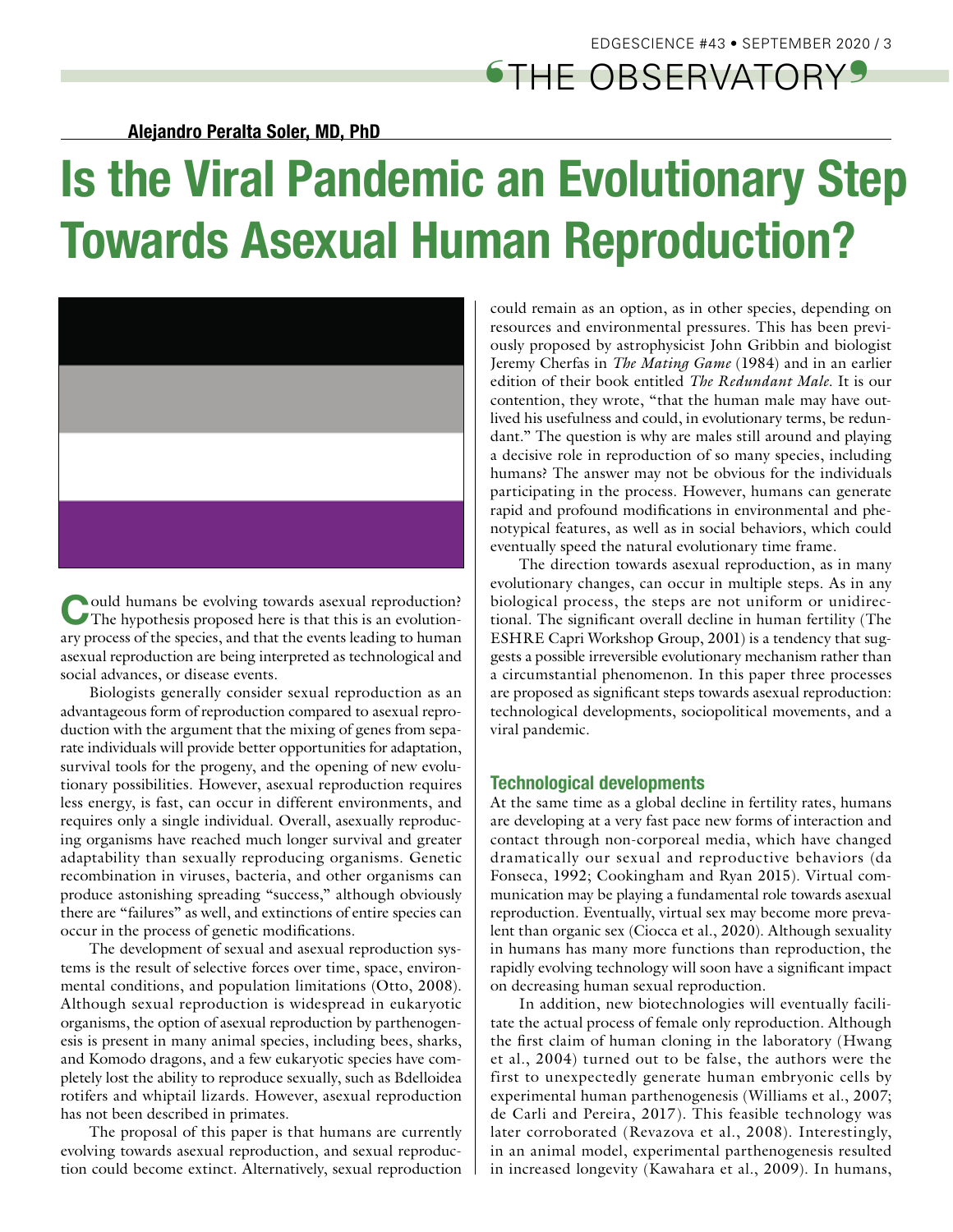increased longevity appears to have predated the process of asexual reproduction. Thus, the possibility of reproduction by human females alone, without male intervention, may eventually become a reality.

The impediments for a full switch in that direction is generally considered a reflection of our unique capacity for creating rules and moral imperatives over our animal base (Weasel and Jensen 2005). This argument guides the idea that humans can reach behavioral levels that are somewhat beyond nature. The general perception is that humans are the commanding force driving the development of technologies and behavior. However, human behavior, including technological and social developments, can interact with biological processes and be mutually modeled (de Winter, 1984; Whiten et al., 2017).

#### **Sociopolitical movements**

Dramatic sociological events in recent years have resulted in close examination and generalized rejection of the use of sex as a tool for power and oppression (Radu, 2018). The movements against it are exposing the abuse of the powerful over the vulnerable using sex as a form of domination. Although violent sex behavior is still a complex issue for management in many societies, under the current social pressure it would eventually become extinct, and the process would lead towards gender equality for social and reproductive rights. As previously proposed, female reproductive choices in humans are part of an evolutionary process that tends to minimize sexual dimorphism and gender differences between the sexes, and consequently reduce masculinity (Berman, 2003). Decreased male participation in human reproduction is also exemplified phenotypically by a progressive loss of sperm production and Y chromosome active genetic content (Sykes, 2003). Sexuality between males and females, including sex for reproduction, would eventually be entirely under the control of females, and may ultimately contribute towards female only asexual reproduction.

#### **A viral pandemic**

The analysis of diseases by health professionals is often clouded by the lack of understanding of large scale evolutionary biological processes (Peralta Soler and Soler de Peralta, 2005). The current viral pandemic is rapidly dictating new forms of physical interaction and could change irreversibly our sexual and reproductive methods (Stidham et al. 2020). The fast spreading impact of the pandemic on human behavior, including human isolation and the resort of communicating through virtual media, adds a powerful evolutionary pressure. Therefore, the current viral pandemic, together with already advanced technologies and social developments, could become a major contributory factor towards asexual reproduction in humans. The question should be not be *if* but *when* and *how* it will occur.

The potential advantage of asexual reproduction over the current sexual reproduction for the species is unknown and unpredictable. In the scale of long-term evolution, the individuals participating in any species undergoing evolutionary steps, including humans, cannot possibly predict the future of the species or the physical and social environments in which the changes would take effect.

Asexual reproduction forms include fission, which is exclusive of unicellular organisms; fragmentation, which is common in starfish, fungi and worms; and budding, typical of yeasts and vegetative reproduction of plants. Given the structure of humans, asexual reproduction would be more closely related to parthenogenesis or cloning. These processes could become either facultative, as in mayflies, Komodo dragons, snakes, and sharks, or obligate, as in some lizards (Otto, 2008). Although technologies developed by humans would be required to generate parthenogenetic or cloned humans, the ultimate result of becoming an asexually reproducing species may not be under the control of individuals within the species. In adaptations resulting in phenotypical changes, neither the species as a whole or any of its individuals consciously control the process. Humans as well may not be able to control the full scale of pressures, including technologies, social advances, or pandemic infections, which may be needed for the species to evolve biologically, including the process of becoming asexual reproducers.



**ALEJANDRO PERALTA SOLER, MD, PhD,** obtained his medical degree and Ph.D. from the University of Cordoba, Argentina. He did postdoctoral training at The University of Pennsylvania and worked as a researcher at the Lankenau Institute for Medical Research, in Wynnewood, Pennsylvania. After completing the pathology training at SUNY Downstate, Brooklyn, and Cornell University, he worked as a pathologist at Duke University, Durham, North Carolina. He currently works as a dermato-

pathologist at Inform Diagnostics in Needham, Massachusetts.

#### **REFERENCES**

- Otto S.P. (2008) *Sexual Reproduction and the Evolution of Sex*. Nature Education 1(1):182.
- Gribbin J., Cherfas J. (1984) *The Mating Game*. *In Search for the Meaning of Sex.* Ed. Barnes and Noble, Inc., New York.
- The ESHRE Capri Workshop Group (2001) Social determinants of human reproduction. *Human Reproduction*  16(7):1518–1526.
- da Fonseca R.M. (1992). [The mass communication media in diffusing the ideology of human reproduction] (Article in Portuguese). *Rev Esc Enferm USP* 26(2):205–17.
- Cookingham L.M., Ryan G.L. (2015) The impact of social media on the sexual and social wellness of adolescents. *J Pediatr Adolesc Gynecol* 28(1):2–5.
- Ciocca, G., Robilotta, A., Fontanesi, L., Sansone, A., Limoncin, E., Nimbi, F.M., Di Lorenzo, G., Siracusano, A., Jannini, E.A. (2020) Sexological Aspects Related to Tinder Use: A Comprehensive Review of the Literature. *Sex Med Rev.* Feb 20. [Epub ahead of print]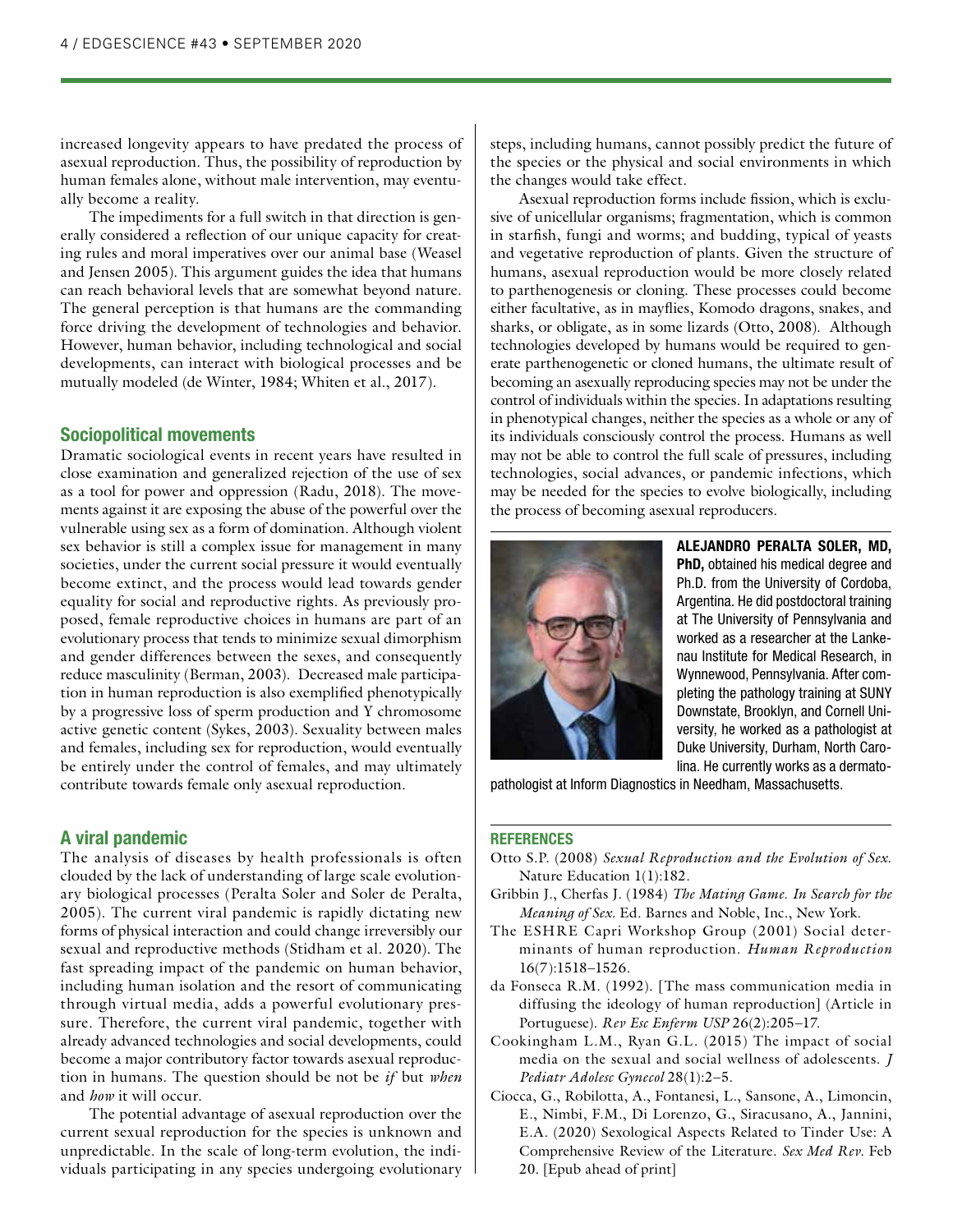## <sup>6</sup>LETTERS<sup>9</sup>

- Hwang, W-S., Ryu, Y.J., Park, J.H., Park, E.S., Koo, E.G., Jeon, H.Y., Lee, B.C., Kang, S.K., Kim, S.J., Ahn, C., Hwang, J.Y., Park, K.Y., Cibelli, J.B., Moon, S.Y. (2004) Evidence of a pluripotent human embryonic stem cell line derived from a cloned blastocyst. *Science* 303(5664):1669–1674.
- Williams, C. (2007) Stem cell fraudster made 'virgin birth' breakthrough: Silver lining for Korean science scandal. *The Register*; August 3.
- De Carli, G.J. Pereira, T.C. (2017) On human parthenogenesis. *Medical Hypotheses* 106:57–60.
- Revazova, E.S., Turovets, N.A., Kochetkova, O.D., Agapova, L.S., Sebastian, J.L., Pryzhkova, M.V., Smolnikova, V.U., Kuzmichev, L.N., Janus, J.D. (2008) HLA Homozygous Stem Cell Lines Derived from Human Parthenogenetic Blastocysts. *Cloning and Stem Cells* 10 (1):11–24.
- Kawahara, M., Kono, T. Longevity in mice without a father (2009) *Human Reproduction* 25 (2):457–461.
- Weasel, L.H., Jensen, E. (2005) Language and values in the human cloning debate: a web-based survey of scientists and Christian fundamentalist pastors. *New Genet*. *Soc.*  24(1):1–14.
- De Winter, K.W. (1984) Biological and cultural evolution: Different manifestations of the same principle. A systemstheoretical approach. *J. Hum*. *Evol.* 13(1): 61–70.
- Whiten, A., Ayala, F.J., Feldman, M.W., Laland, K.N. (2017) The extension of biology through culture. *PNAS* 114(30): 7775–7781.
- Radu, S. (2018) How #MeToo has awoken women around the world. *US News.* Archived from the original on January 6.
- Berman, L.A. (2003) *The Puzzle: Exploring the Evolutionary Puzzle of Male Homosexuality.* Godot Press, Wilmetter, Illinois.
- Sykes, B. (2003) *A Future without Men. Adam's Curse, The Science that Reveals Our Genetic Destiny*. W.W. Norton & Company, Inc., New York, NY.
- Peralta Soler, Alejandro, and Juana Soler de Peralta (2005) The Confabulatory Semiotics: Naming and Cognition of Diseases by Pathologists. *Medicine, Health Care and Philosophy*  8:351–355.
- Stidham Hall, K., Samari, G., Garbers, S., Casey, S.E., Diallo, D.D., Ocurtt, M., Moresky, R.T., Martinez, M.E., McGovern, T. (2020) Centring sexual and reproductive health and justice in the global COVID-19 response. *The Lancet* 395(10231):1175–1177.

### **On "A Case of the Reincarnation Type?"**

I read with interest David Moncrief's article in *EdgeScience*  No. 41. He describes a visit to a psychic who gave information that helped him to appreciate what he feels to be subliminal memories of a previous life. He states that he is not aware of psychics having given such information on other occasions, but actually there are a quite few psychics who have given veridical past-life readings and mediums who have relayed information in relation to reincarnation. I discuss all that in my book *Signs of Reincarnation*.

The psychic identified David as the reincarnation of his uncle Virgil, who was paraplegic for the last several years of his life. Now, we see all sorts of physical carryovers in reincarnation cases; it is not just a matter of birthmarks matching fatal wounds. Imad Elawar, from *Twenty Cases Suggestive of Reincarnation* by Ian Stevenson, recalled being bedridden at the end, unable to walk, and was surprised when he found himself able to walk again. Other case subjects have walked with a similar gait or limped like the person whose life they recall. So, I wonder, when David was young, did he have any difficulty walking, or does he recall anything in relation to that?

If the psychic's identification is correct, David's experiences are a good example of how we can be affected by previous lives even when we don't have conscious memories of those lives.

*James G. Matlock, Ph.D. Research Fellow Parapsychology Foundation*

#### **P. D. Moncrief replies:**

This is a logical question. The short answer is "no," I've never experienced back trouble, walking problems, to an unusual extent. I had a long stride when walking and was persuaded to go out for track. In early middle age I began to have back pain, which was mostly muscular, and have had some back discomfort more and more. In a bipedal species, this is rather common, especially when midsection bulge occurs. The odds are heavy that most people suffer from this, sometimes to an extreme extent. But I have never had those serious pains.

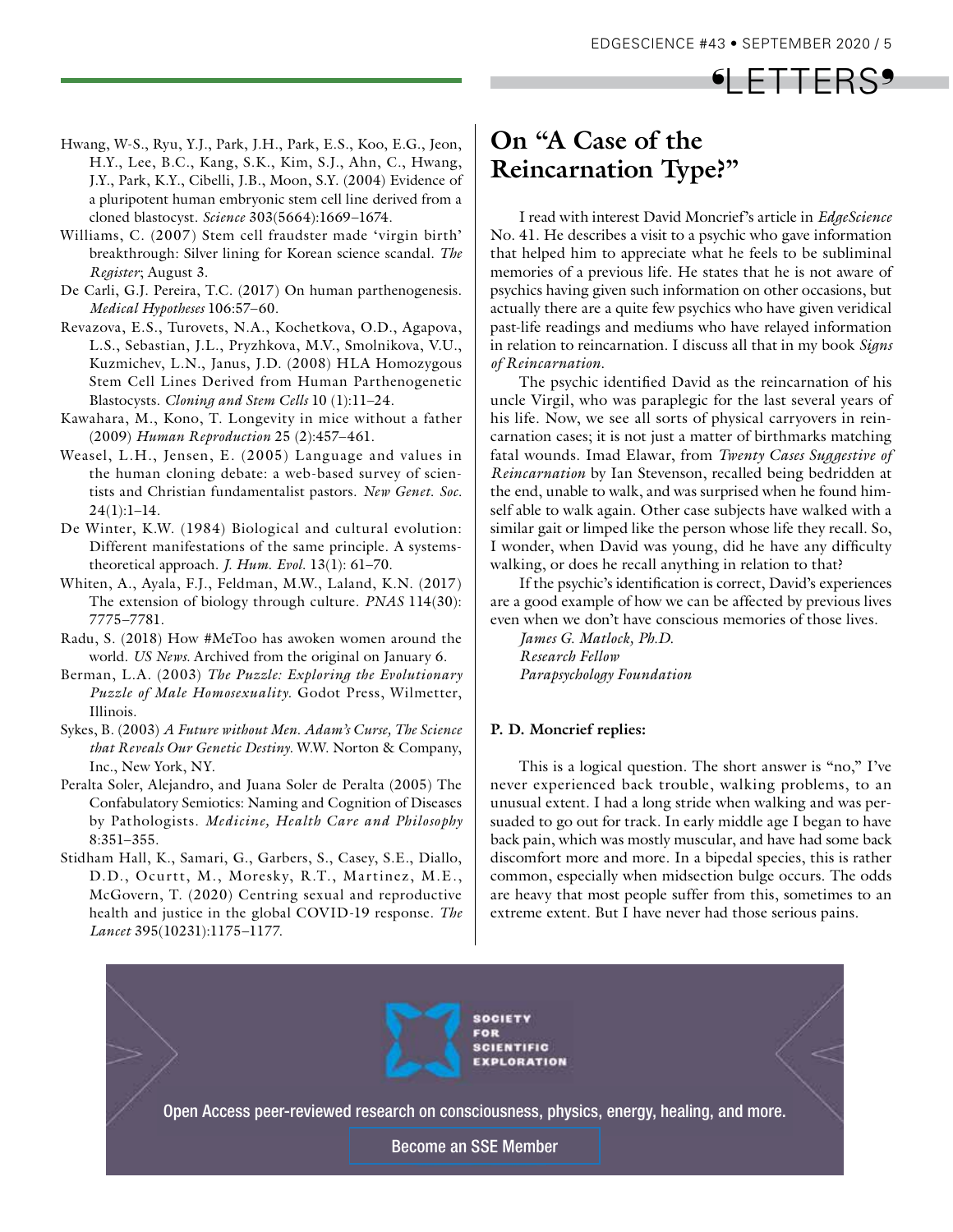#### **Joshua Cutchin**

# **WILDNISGEIST: Poltergeists of the Woods?**

**O**n March 13, 2005, a wife hiking with her husband in Benton County, Oregon, heard a growling sound—"low, deep, like a vibrating growl or snort"—that stopped her in her tracks. After cautiously taking a few steps, the couple saw a baseball-sized rock fly onto the path from a commotion in the brush. "About ¼ mile along the trail we hear a loud 'whomp, whomp' like wood against wood sound ahead of us up on the hill," the witness wrote. "My husband describes this sound as a person hitting a tree quite hard with a large log."

Because the incident took place in an area with a rich history of Bigfoot sightings, the case was reported to the Bigfoot Field Researchers Organization (BFRO), which deemed it a "Class B Report."1

The BFRO defines Class B Reports as "where a possible sasquatch was observed at a great distance or in poor lighting conditions and *incidents in any other circumstance that did not afford a clear view of the subject are considered Class B Reports*" [emphasis mine].2



In many Class B Reports, witnesses fail to see anything resembling a large, bipedal primate in the forest. They instead report activity suggestive of, but not explicitly attributable to, Bigfoot: tossed rocks, wood knocks, vocalizations, anomalous odors, etc. (While not universal nomenclature within the Bigfoot community, the term "Class B Reports" is used herein to indicate sightings where this behavior—sans Bigfoot—is observed.)

But perhaps it is hasty to attribute such activity solely to Bigfoot, especially when the creature is not clearly observed—if an unseen assailant throws a rock in the woods, *it simply cannot be conclusively labeled a Bigfoot report*.

Intellectual honesty demands that we consider that phenomena other than Bigfoot might be responsible.

#### **Wildnisgeist**

The end of 1951 wrecked Anna Duryba. The Ukranian immigrant had invited her 14-year-old niece, Kathleen, to winter with her in Chilliwack, British Columbia, only to find her tiny four-room cottage under attack. Something began violently smashing outer walls and breaking windows. Countless visitors and neighbors heard the rappings, sometimes as many as 30 in one evening.

A brief respite in the siege occurred when Duryba, at the urging of her priest, vacated the premises for ten days. The activity, however, picked up right where it left off upon her return.

Sheriff's office employee A.J. Edwards reported:

I have heard the sounds on four occasions. In each case they have come as rapid, violent rappings on the outer wall near a window. All persons in the house were within my range of vision on these occasions, with the exception of Miss Duryba's teen-age niece, who was asleep in her bedroom. Each time I ran outside, but could see no one, although the house was fully floodlit...

On the four occasions when I heard the sounds, they came between 8:00 p.m. and midnight. I am told they have been heard regularly during the day, as well as at night. Windows have been broken on several occasions, including one kitchen window which was broken after it had been protected by a wire screen and sheet of plastic.<sup>3</sup>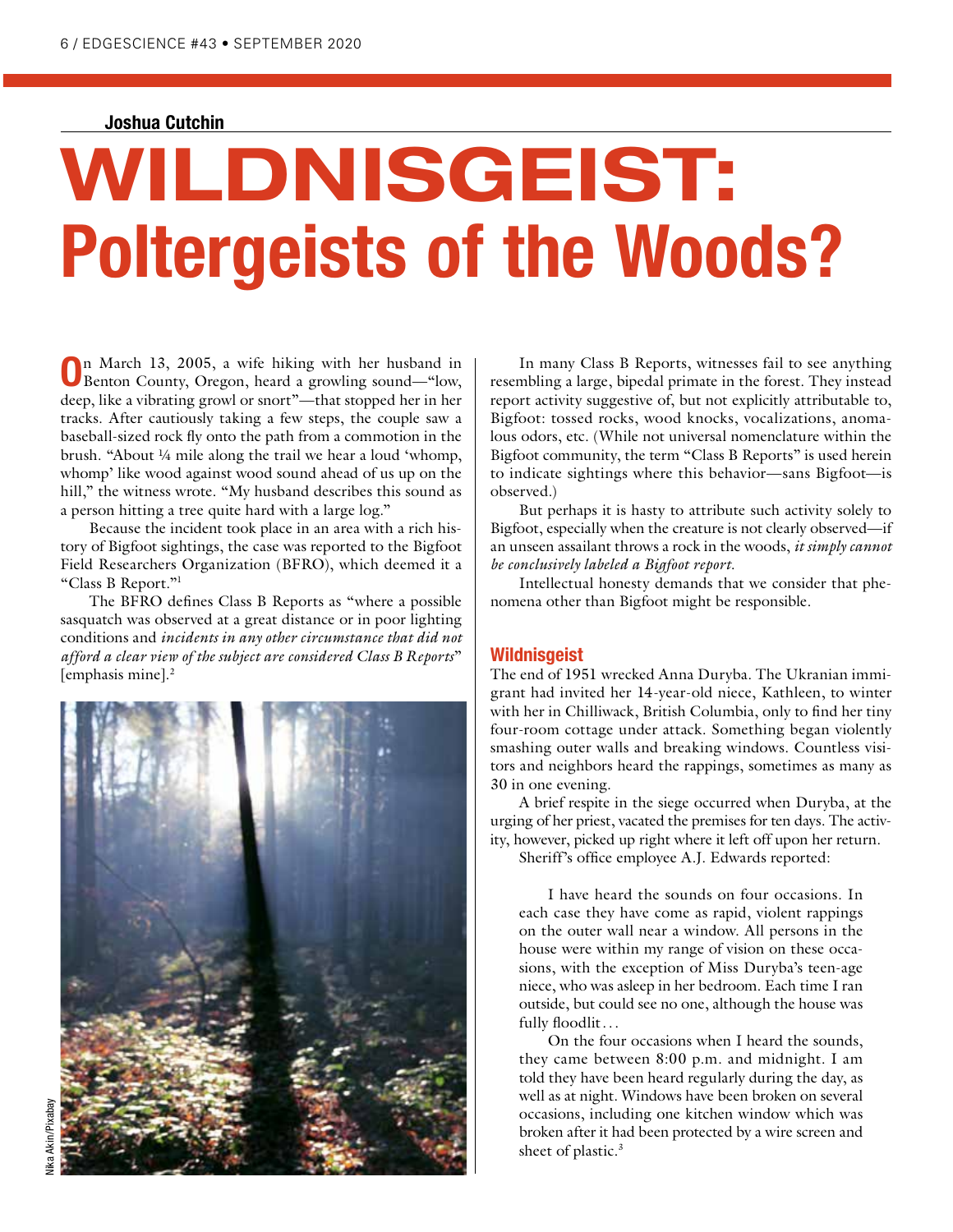The case—"The Chilliwack Poltergeist"—shares similarities with quite a few Class B Reports. Coming from the German *poltern*, "to knock," and *geist*, "spirit," *poltergeists* have been reported for millennia around the world, wreaking havoc in victims' homes.

"In earlier times, reports of poltergeist disturbances cite primarily rock-and dirt-throwing, flying objects, loud noises, strange lights, and other apparitions, terrible smells, rapping, physical and sexual assaults, and shrieks," wrote paranormal investigator and author Rosemary Ellen Guiley. In the modern era, these hauntings include electrical disturbances and, more rarely, physical attacks. Such infestations typically begin and end abruptly, rarely exceeding a few months.<sup>4</sup>

Poltergeists were historically blamed upon demons and spirits of the dead, regularly manifesting during spiritualist séances of the late 19th and early 20th centuries. Beginning in the 1930s, contemporary parapsychologists like Nandor Fodor proposed that many cases were actually the result of a living agent, often an adolescent female, whose stress or sexual tension generated psychokinetic activity. This attitude is largely retained in contemporary paranormal circles and does not necessarily conflict with earlier reports of poltergeist behavior during séances—after all, these ceremonies centered around a single individual as well, typically a female medium. The poltergeist seems tied to individuals, rather than locales.<sup>5</sup>

Since poltergeists are unilaterally reported in or around homes, it is obvious why few parapsychologists have ever entertained the notion of a wilderness poltergeist—or, to coin a phrase, a *wildnisgeist*. Considering the idea opens up a new realm of possibilities; in many cases, the only thing differentiating poltergeist cases from Class B Reports is their setting. Could the same phenomena—taking place in an outdoor environment, where it is less likely to be labeled as such—explain both poltergeist cases and Class B Reports where Bigfoot is not observed?

The comparison between Bigfoot encounters and poltergeists has been drawn in the past. Fred Beck, survivor of the infamous 1924 "Ape Canyon" attack where multiple Bigfoot allegedly besieged a cabin near Mount St. Helens, Washington, perceived his attackers as spirits, the accompanying thumps on the cabin wall as poltergeist behavior.<sup>6</sup> In later years, cryptozoologists flirted with the connection as well. In a presentation at the 2001 Australian "Myths & Monsters" Conference, Tony Healy reported:

...three cases in our files suggest our Furry Friends might also have something in common with poltergeists. For example, in 1946, when George Nott and his family moved into a long-abandoned property near Wilcannia, they heard thumping sounds in the ceiling. Doors swung open, objects flew, and so many pebbles fell on the roof that they "sounded like a heavy shower of rain." At the same time as this classic poltergeist phenomena, huge human-like tracks appeared in the yard and a large, very irate hairy apeman began to invade the house, once trying to drag Mrs. Nott outside.<sup>7</sup>

Other researchers brave enough to broach this taboo subject include Greg Newkirk, Dana Newkirk,<sup>8</sup> Linda Godfrey,<sup>9</sup> and Loren Coleman.

"Rock-tossing poltergeists are frequently reported in the archives to be found in many kinds of non-cryptozoological studies," Coleman wrote in 2008. "Should old and new accounts of stone-throwing poltergeists be re-evaluated as possible evidence of Bigfoot activity, or should unseen 'Sasquatch' or 'Windigo' said to be throwing rocks be re-evaluated as poltergeists?"10

To reiterate: none of this suggests Bigfoot do not exist, nor that they are not responsible for many Class B Reports. Rather, the implication is that we may simply ascribe more activity to them than they deserve. While similarities between poltergeist phenomena and Bigfoot have been noted in passing, few have carefully examined their depth, and even fewer seriously entertained the wildnisgeist concept.

#### **Generalities**

English researchers Alan Gauld and A.D. Cornell were the first to conduct a large-scale analysis of poltergeist infestations in the late 1970s. After examining 500 international cases from 1800, they found 63 points of commonality, including:

- 64% of cases featured the manipulation of small objects, including movement, disappearances, and *apports*, or spontaneous transference from one location to another;
- 58% peaked after nightfall;
- 48% involved rapping sounds;
- 36% included the movement of heavy furniture;
- 24% exceeded 365 days;
- 16% featured communication between poltergeist and apparent agent;
- 12% involved opening/closing doors/windows.

Gauld and Cornell also determined, in cases where the activity centered on a human agent, they were most likely female and less than 20 years old.<sup>11</sup> It is worth noting the propensity for poltergeists to focus on an *individual*, rather than a location, might explain the problems inherent in repeat witnesses, who seem to have all the luck encountering Bigfoot activity while other researchers go their entire lives empty handed—perhaps the behavior they observe is generated by the observer, rather than an exterior source.

A few additional points of comparison between poltergeist and Bigfoot experiences immediately emerge from Gauld and Cornell's study. For example, while no shortage of daytime encounters exists, many Bigfoot reports—Class B and otherwise—occur nocturnally. A calculation by Cliff Barackman using researcher John Green's database of sighting indicates "that Bigfoots are probably 100 times more active at night!"<sup>12</sup>

Stephanie Quick analyzed the sightings of Bigfoot researcher Claudia Ackley through the poltergeist lens: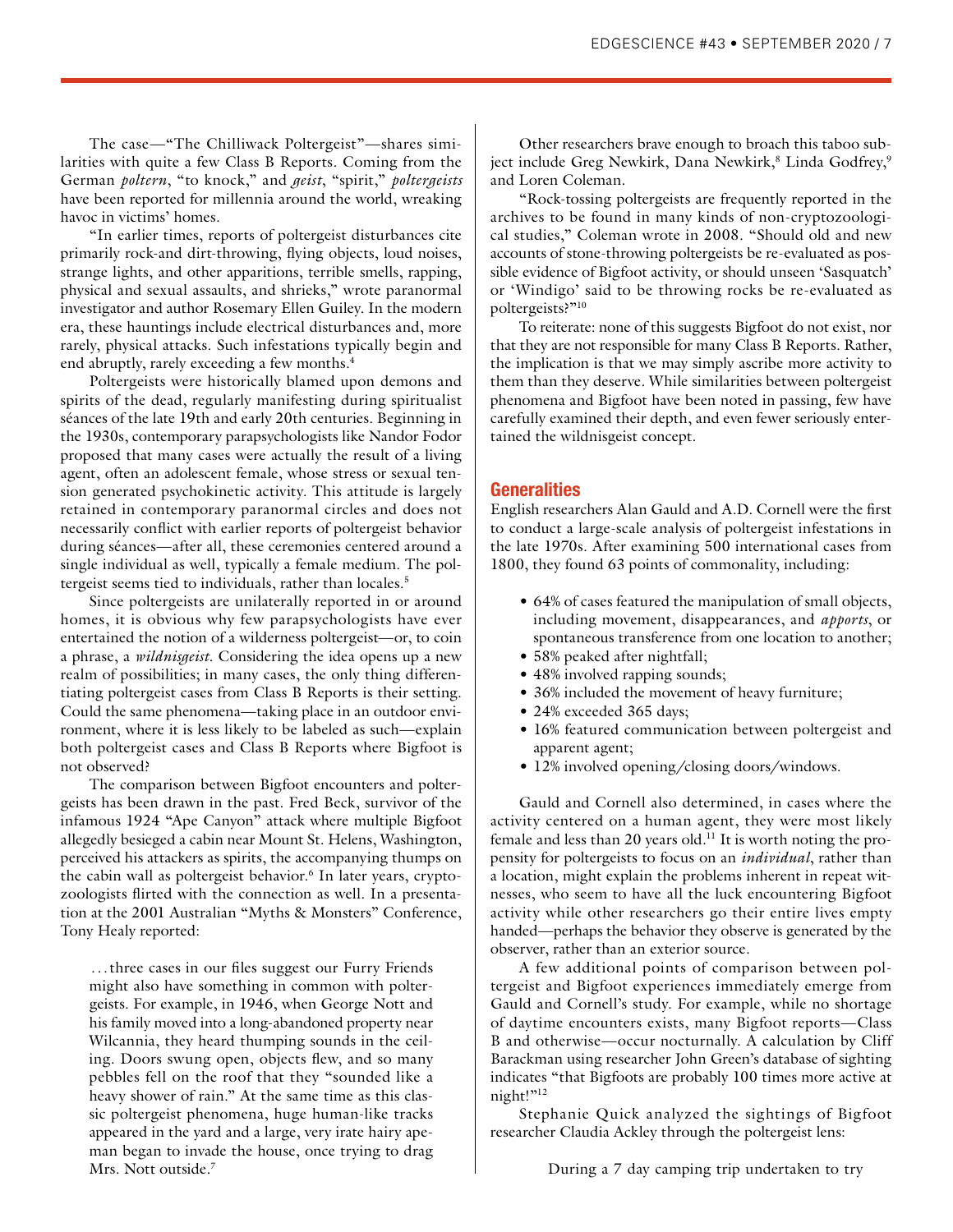and learn more about Bigfoot, Ackley and her fellow researchers observe a variety of phenomena. The phenomena start with sounds growls and screams, continue with stones thrown by an unseen agency and the leader's dog staring at an invisible presence. Finally the group sees and records a hairy hominid and later finds two humanoid footprints. Poltergeist infestations tend to follow a similar pattern of escalation of phenomena—from sounds through rock throwing/ manipulation of small objects to full body apparitions.

Poltergeist infestations have also resulted in large footprints and "arts and craft" type creations using materials found in the home (for example pin hole writing on paper) which to my mind recall the "stick structures" observed by Bigfoot researchers.

Many poltergeists tend to crystallize around a "focus" who is present for phenomena. The focus may be followed by poltergeist phenomena to different locations, in the same way that Ackley sees Bigfoot and detects other Bigfoot phenomena in a number of different settings over the years. In the last sighting, Ackley is accompanied by her two daughters. The eldest daughter, who Snapchats the creature, at age 14 is pubescent as are the classic poltergeist focii.13

Typical poltergeist agents are young and female, a data point resonant with Bigfoot lore. Legends universally describe the creature's keen interest in young women and children,<sup>14</sup> even abducting them as in the (possibly apocryphal) case of 17-year-old Serephine Long.<sup>15</sup> This attraction to both youth and women remains a minor meme in the Bigfoot community: during the 2000 collection of the celebrated Skookum cast, investigators broadcast recordings of children playing and infants crying to attract Bigfoot,<sup>16</sup> while other researchers employ feminine products hung from trees as bait, convinced female pheromones attract the creatures.17

Poltergeists attach to female youths; youth and females attract Bigfoot.

#### **Throwing Stones**

Among known animals, primates, especially chimpanzees, are the only ones that exhibit stone-throwing prowess.<sup>18</sup> In Bigfoot sightings, this behavior is consistent throughout the historical record.<sup>19</sup> At the same time—to use an old adage—all fish swim, but not everything that swims is a fish. While Bigfoot throw stones, it is possible not every stone thrown comes from Bigfoot.

Class B Reports regularly describe stones tossed by invisible assailants. In 2005 a Virginia policeman heard a loud vocalization from a distant ridge while camping. Once his comrades fell asleep, he began to notice repetitive clicking sounds; though they were coming from pebbles bouncing off a nearby picnic table, he saw no one throwing them. The following morning, he distinctly heard "Russian or Eastern European and an Asian language of some kind" drifting from the woods.20

Rocks striking homes are attributed to Bigfoot without

a second thought to poltergeists. An elderly Florida couple reported an eerie cry and foul odor near their property in 2013, culminating in multiple stones hitting their home and outdoor furniture. Despite Bigfoot's absence, the report nonetheless found its way to BFRO.<sup>21</sup>

As noted, incorporeally tossed objects, especially stones, usually indicate a poltergeist infestation. Beginning in 1965, a family in Jaboticabal, Brazil, endured a rain of bricks inside their home, followed by a shower of stones—312 in total.<sup>22</sup> In such cases, the stones are usually "warm to the touch." The famous 1998 Humpty Doo poltergeist of Australia produced rocks "not just warm, but very hot" when held by witnesses.<sup>23</sup> Some contend this is because objects traversing other dimensions gather heat.<sup>24</sup>

During 1978's Minerva, Ohio, Bigfoot sightings, the Cayton family repeatedly had stones thrown at their roof from the ridgeline behind their home by an unseen assailant. Roofs, it should be noted, are prime targets for poltergeists: in late 1921, stones began striking warehouses in Chico, California, culminating in a March 9, 1922, shower of "rocks ranging in size from peas to baseballs" on the roof of a building owned by J.W. Charge.<sup>25</sup>

#### **Rappings & Prints**

Raps are a hallmark of poltergeists. In the 1661 Drummer of Tedworth case, the Mompesson family was plagued for weeks not only by drumbeats but also raps, apports, disembodied voices, apparitions, and foul smells.<sup>26</sup> In the 19th century, the Epworth Rectory poltergeist wracked an English home with raps and knocks so hard they shook the very walls.<sup>27</sup> Raps are commonly interpreted as spirit communication during séances—in fact, such activity at the Hydesville, New York, home of the Fox Sisters birthed the entire spiritualist movement.<sup>28</sup>

It takes little imagination to draw comparisons between wood knocks—sounds of wood-on-wood in the forest, speculated to be Bigfoot communication of some kind—and the rappings of poltergeists. A more direct comparison can be made when Bigfoot are accused of assaulting witnesses' homes with knocks and slaps. In the aforementioned Minerva Monster case, for example, the Caytons reported regular pounding and taps on their outside walls and windows.<sup>29</sup>

This interference extends to rooftops. In 1973, a Monogahela, Pennsylvania family reported sulfurous odors, shadowy apparitions, and odd screams in the area around their home. On the evening of August 24, they distinctly heard "something heavy walking on the roof."30

Even beyond showers of stones, similar rooftop thumps are not uncommon in poltergeist cases. The 1878 poltergeist of Amherst, Nova Scotia, centered around 19-year-old Esther Teed, whose presence generated rapping sounds as if someone were slamming the roof with a sledgehammer; no culprit was ever observed.31

Critics will counter that Bigfoot, unlike poltergeists, leave behind clear trace evidence of their domestic attacks. In 1962, for example, a muddy 11-inch handprint was left on the side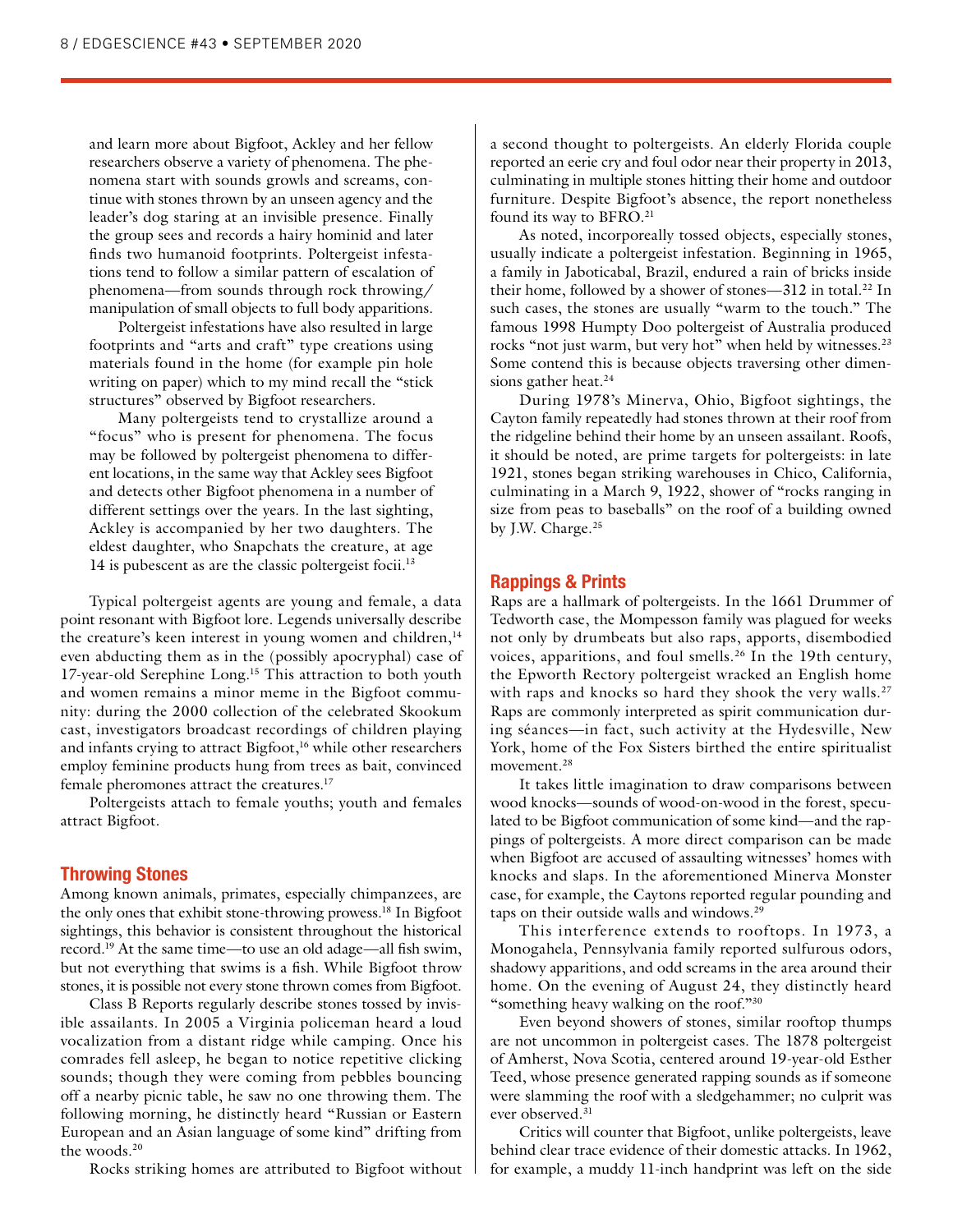of a home slapped in Fort Bragg, California.<sup>32</sup> To be pedantic, there is no proof Bigfoot left that print—beyond that argument, poltergeist infestations can also generate anomalous footprints. In 1956 London's Battersea Poltergeist left a single, large footprint in white powder spilled across the floor<sup>33</sup>—the lack of a path in or out of the powder brings to mind how lines of some suspected Bigfoot tracks abruptly end in the middle of empty fields.34

#### **Disembodied Voices**

In the mid-1970s, Bigfoot researchers Ron Morehead and Alan Berry recorded a series of peculiar vocalizations in California's Sierra Nevada Mountains after leaving a microphone on a branch near their cabin. Morehead's recordings, dubbed the "Sierra Sounds," seem to feature multiple individuals grunting, snuffling, incomprehensively conversing, even bickering; after examining the sounds, it was the opinion of a retired United States Navy crypto-linguist that they represent an unknown language spoken by nonhuman entities.<sup>35</sup>

Disembodied voices are a hallmark of poltergeist infestation. In the 19th century, Ballechin House of Perthshire, Scotland, suffered from a variety of poltergeist phenomena, including, knocks, raps, odd odors, the sound of explosions, and (like the voices of the Sierra Sounds) "the sound of people quarrelling."36 Similar vocalizations were heard in the Drummer of Tedworth case.<sup>37</sup> In one of the most famous modern reports, a disembodied voice calling itself Gef—claiming to be a mongoose—took up residence in an Isle of Man home in 1931, chatting at length with the family and lending an unseen hand to household duties. While on its face absurd, parapsychologists widely regard the case as a deceptive poltergeist manifestation, rather than a talking animal.<sup>38</sup>

Class B witnesses report a variety of auditory evidence. Vocalizations and noises shared between poltergeists and Bigfoot include heavy breathing, whistles, heavy movement and laughter, scratching and tearing, and animal noises.

#### **Odors & Animal Reactions**

Foul smells, often compared to hydrogen sulfide (rotten eggs, feces, decay, etc.) are common to both Bigfoot and poltergeist reports.

Joseph Glanvill, witness to the Drummer of Tedworth case, claimed the spirit "left a sulphurous smell behind it, which was very offensive."<sup>39</sup> The 1974 poltergeist of Bridgeport, Connecticut, generated an odor compared to burning matches and sulfur.40 In a more modern example, an Englishwoman allegedly cursed by a Bantu shaman returned from South Africa to find her home afflicted by a poltergeist that produced "an unpleasant smell, as of a rotting corpse...sulphur."<sup>41</sup>

Any cryptozoologist will recognize similar odors in Bigfoot literature. The stench of hydrogen sulfide (commonly conflated with sulfur) appears alongside smells of skunk, musk, wet dog, decay, and body odor both in clear sightings and Class B Reports alike. In 1975, a witness and friend noticed "a rotten egg sulphur smell that was over powering [sic]" while trapping near Waupun, Wisconsin; despite no other Bigfoot activity, it was reported to the BFRO.<sup>42</sup> In another case from 1976, a California witness noticed large footprints outside his cabin accompanied by a smell like a wet dog crossed with rotten eggs.43

Animals react identically in other anomalous encounters including poltergeist cases. The Epworth Rectory Poltergeist so troubled the reverend's manservant that he took the family mastiff to his room; the first evening in his care, the dog barked violently before the noises began, only to whimper and flee on each subsequent evening.<sup>44</sup> Similarly, watchdogs at Calvados Castle turned to whimpering messes when brought in to scare off potential intruders.45

#### **Apports & Disapports**

Though bears and raccoons are most likely to blame for food stolen in the outdoors, some activity brings this assumption into question. Commonly practiced among habituators (those who allege Bigfoot inhabit their property), gifting involves leaving objects outside in the hope of attracting Bigfoot activity. Though mundane wildlife activity may be responsible when gifts like food are taken outright, this likelihood is rendered impossible when items are left in exchange. In one particularly compelling example, habituators on a Washington property regularly troubled by thrown stones, wood knocks, and suspicious cairns appearing overnight—left a large bag of apples hanging from a tree in 2011. The following morning several apples were taken and, in their place, ten dead field mice were found in woven blades of grass. Suffice to say, this behavior is not attributable to bears or raccoons.46

Such activity not only shares strong similarities with Celtic faerie belief (wherein offerings would be left out for helpful spirits), but is also a chief feature in both poltergeist cases and séances. In parapsychology circles, objects that seemingly appear out of thin air are known as *apports*. Every alleged Bigfoot gift has precedent in the psychic literature as an apport: food, fruits, stones, even dead rodents, once produced by 19th century medium Eusapia Palladino.<sup>47</sup>

#### **Electrical Interference & Anomalous Lights**

While other attributes observed in Class B Reports can be chalked up to unseen flesh-and-blood Bigfoot lobbing stones, wood knocking, and vocalizing, it is much more difficult nigh impossible—to attribute electrical interference to a relict hominoid, yet field researchers nonetheless experience such difficulties.

Such effects are simply expected in poltergeist reports. Researchers investigating a poltergeist infestation in Keene, New Hampshire, recorded "abnormally rapid battery drainage," an effect noted by ghost hunters in a variety of purportedly haunted locales. Other electrical interference is more dramatic; in one case from 1990s Glasgow, a poltergeist sufferer regularly had lights switch themselves on and off in his flat, in addition to the failure of two refrigerators, five or six vacuums, six stereos, eight televisions, and countless light bulbs.<sup>48</sup>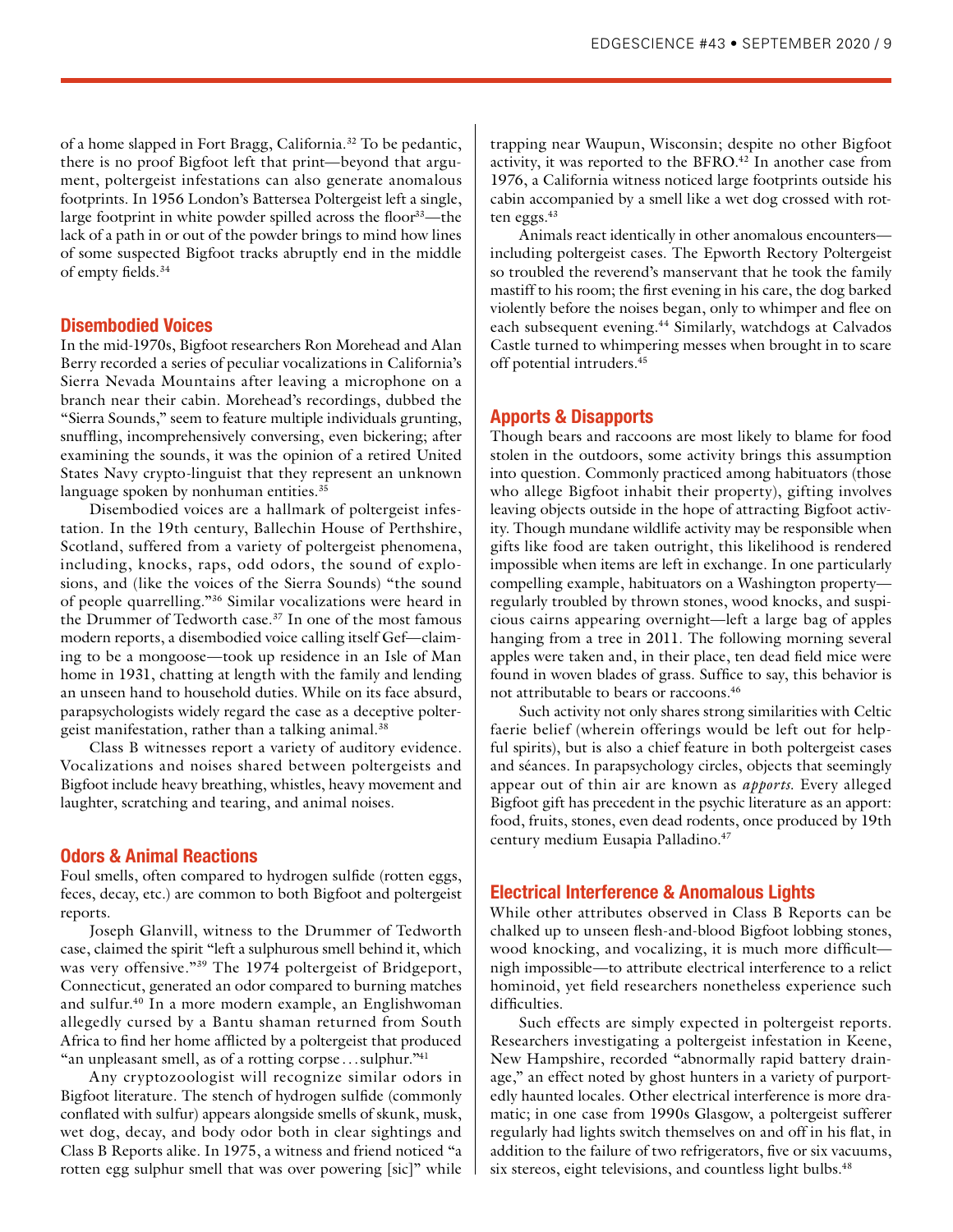"Ghost hunters have long lamented the strange ability of spirits to kill electronic equipment, whether it be draining fresh batteries in a matter of minutes, causing camera malfunctions during critical moments, or even straight up frying electronics," Greg Newkirk wrote. "Turns out, this is something many Bigfoot hunters have experienced as well. In fact, back in 1993, the Bigfoot Research Project, the first serious attempt to capture Sasquatch on trail cameras, made use of a direct video feed fed into an off-site VHS recorder, and was plagued by mysterious problems with its electronic gear, causing numerous issues when it came to capturing evidence."<sup>49</sup>

Even more confounding are examples where anomalous orbs of light are recorded in sites of heavy Bigfoot activity. As with reports of electronic interference, most cryptozoologists only open up about such peculiarities in confidence. "Ghost lights" are regularly seen on Bragg Road in East Texas's Big Thicket, an area famous for Bigfoot sightings.

Correlations, as it is famously said, *do not* mean causation—but they may imply a link. In February 2016 Wes Germer, host of the popular *Sasquatch Chronicles* podcast, and his brother revisited the area of their 2012 sighting, only to observe "strange balls of light flying around" the woods near Yacolt.

Anomalous lights are part and parcel for ghost activity, including poltergeist cases. Strange lights were seen in Borley Rectory, witnesses saw "glimmering lights that appeared in the children's bedroom" in the Drummer of Tedworth case, etc.<sup>50</sup>

As with other signs of poltergeist activity, mediums and séances generate anomalous light phenomena as well. British medium Stella Cranshaw was surrounded by poltergeist phenomena into her 20s, including the movement of small objects, rappings, and flashes of light.<sup>51</sup> At a methodical series of séances in Norfolk, England, in the 1990s—known as The Scole Experiment—researcher Montague Keen recorded lights that would "dart around at great speed and perform elaborately patterned dances in front of us, including perfect, sustained circles executed at high velocity and with a precision which appeared inconsistent with manual manipulation."52

#### **Counterarguments**

Thrown stones, raps, disembodied voices, anomalous odors, frightened pets, apports, electrical interference, and anomalous lights—we are left with a compelling list of similarities, but it is unclear exactly what, if anything, they mean. Before bridging that gap, let us first examine several substantial counterarguments.

Considering the alternative concept of the wildnisgeist renders one vulnerable to charges of "cherry picking" by critics, who might argue such cases are selected only because they fit the hypothesis. It is true the Class B Reports cited here have been selected because they fit specific criteria; however, they represent but a small number of a large subset of alleged Bigfoot cases, and as such deserve scrutiny removed from the baggage of the Bigfoot community. Further, the intention is not to work backwards from an alternative idea, but rather to propose a means of combating confirmation bias and keeping

assumptions in check; to not answer one unknown with another unknown, but to rather open up another path of inquiry when investigating anomalous activity in the wilderness. In this sense we are not cherry-picking, but instead attempting to view Class B Reports from a different perspective.

A major flaw in the wildnisgeist idea is the absence of spontaneous fires, a major signifier of poltergeist activity, in Class B Reports. For example, the Amherst Poltergeist frequently combusted old newspapers,53 and the Borley Rectory Poltergeist may have actually burned the building down<sup>54</sup>—if any comparable precedent exists in Bigfoot literature, it is highly underreported (in fact, some legends refer to Bigfoot as "Indians Without Fire").<sup>55</sup> While areas with high numbers of sightings are occasionally ravaged by wildfire, it is specious to assume Bigfoot starts them when plenty of rational explanations exist.

Another stumbling block is a lack of anomalous writing. Poltergeist cases often, but not always, feature writing from unknown sources on walls and mirrors in a variety of media, from lipstick to charcoal and ink.<sup>56</sup> Like anomalous fires, no apparent analogue exists in Class B Reports without drawing extremely tenuous connections to stick structures as some form of primitive communication.

Perhaps the most damning counter to the wildnisgeist concept is that, outside Class B Reports, Bigfoot *are* witnessed engaging in much of the above activity (tossing rocks, vocalizing, etc.). Certainly bringing in a wilderness poltergeist violates Occam's Razor, i.e. multiplying variables unnecessarily. It is far more parsimonious to simply assume Class B Reports are due to Bigfoot.

But what if large, hairy creatures are themselves physical manifestations of wildnisgeists?

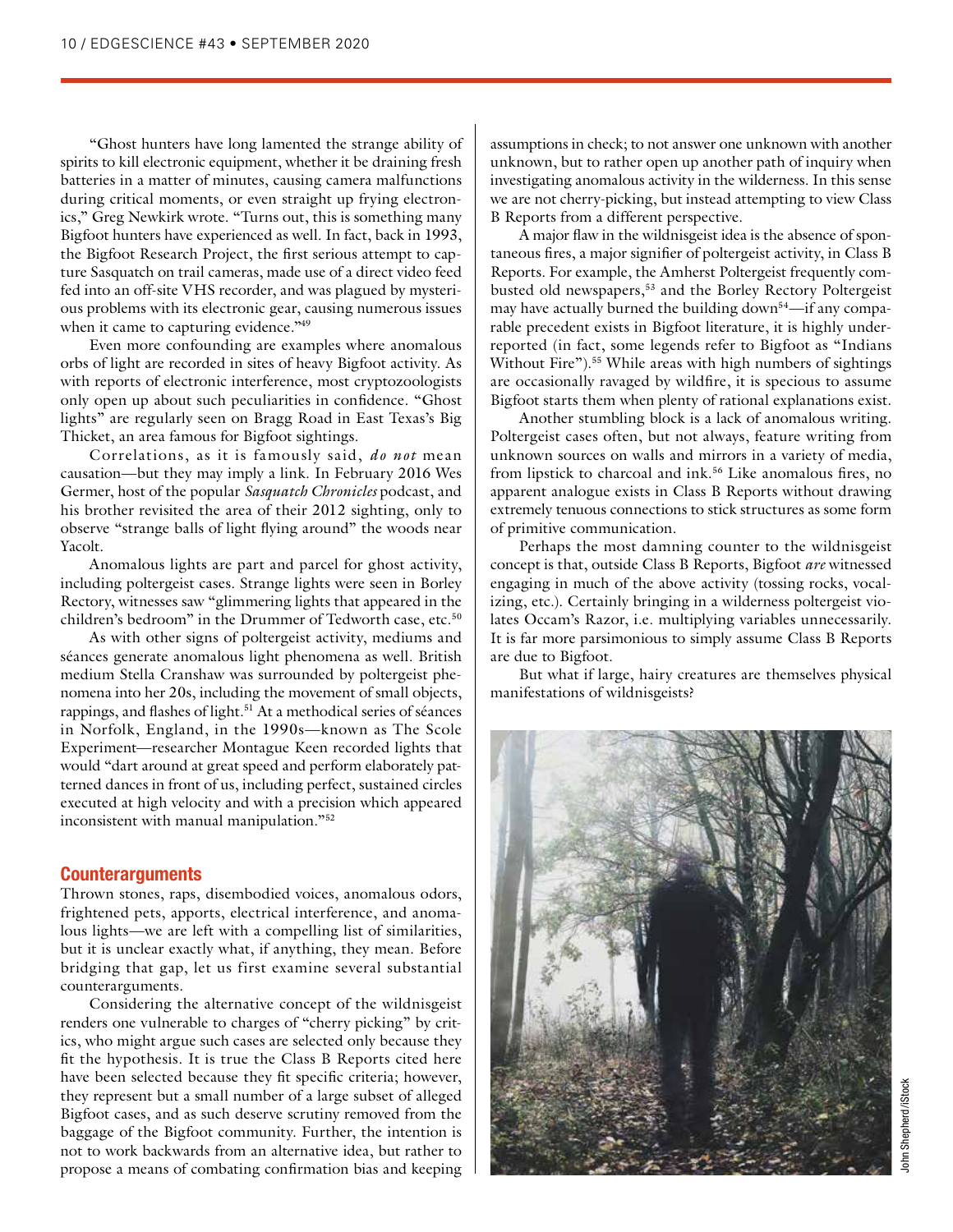#### **Hairy Poltergeists**

The appearance of hairy limbs—or even full apparitions of hairy creatures—has been noted in poltergeist cases, hauntings, and séances.

In 2001 in KwaZulu-Natal, South Africa, a family of five claimed to have been terrorized by a poltergeist that growled, rang telephones, spoke in multiple languages, lobbed produce at anyone inside the home, and smeared lotions and detergents on the walls. According to the youngest son, aged 10, the poltergeist appeared as "hairy and ape-like with sharp nails."57

In the 1950s, paranormal author Stan Gooch saw a prehistoric man materialize during a séance in Coventry, England, before vanishing into thin air.

This was a crouching ape-like shape, which became clearer as the moments passed. I guess it approximated to most people's idea of what an ancient cave man would look like. Yet one could not make out too much detail—the eyes were hidden, for example. It stood in half shadow, watching us, breathing heavily as if nervous. I must say, though, that I sensed rather than heard the breathing. I could not decide whether our visitor was wearing the skin of some animal, or whether it had a rough coat of hair of its own.<sup>58</sup>

Famed medium Franek Kluski also allegedly materialized a "mysterious ape" during the early 20th century,<sup>59</sup> and Nick Redfern also investigated a 1985 case where a Bigfoot appeared following a Ouija board session in Rochester, New York.<sup>60</sup> (As an aside, it should be noted that poltergeist activity was sometimes attributed in English folklore to *boggarts*, hirsute faerie folk . . . further reinforcing the underappreciated similarities between older traditions and modern Bigfoot reports.)<sup>61</sup>

Since the precedent exists, it stands to reason—however unlikely—that some Class B Reports wherein a hairy form is glimpsed may fit the wildnisgeist parameters as well.

#### **A Series of Hypotheses**

Despite so many similarities between poltergeists and Class B Bigfoot Reports, it is quite unclear what connection exists between the two, if any. The wildnisgeist theory is flawed, at best. Even so, a handful of possibilities seem apparent.

- 1.*There is no Bigfoot or wildnisgeist involved in Class B Reports.* In this scenario, all activity described where no assailant is seen—stone throwing, rapping, disembodied voices, odors, etc.—are entirely coincidental and can be written off in these cases as natural phenomena. Showers of stones might be dropped from birds, wood knocks might simply be breaking limbs or woodpeckers, odors might be unseen rotting carcasses... and all might be simple misidentification.
- 2.*Bigfoot and wildnisgeist just happen to exist in the same locations.* Here we have multiple sub-scenarios

at play. There might be a wildnisgeist attached to an area inhabited by Bigfoot, or a witness finds him/ herself in an area known for Bigfoot sightings and generates their own poltergeist activity. If true, it implies Class B Reports come from *both* wildnisgeist and Bigfoot. In any case, this hypothesis is predicated on a complete and utter coincidence between clear Bigfoot sightings and Class B Reports, which remains unlikely.

- 3.*Bigfoot is solely responsible for Class B Reports.* Most cryptozoologists endorse this hypothesis. It is undoubtedly the simplest explanation, arguably the most logical. This explanation is not without serious shortcomings, however—specifically the electrical interference and anomalous lights seen in some reports—unless one fully engages with more taboo theories like Bigfoot as ghosts, spirits, or interdimensional creatures, problematic concepts in their own right.
- 4.*Wildnisgeists are responsible for all Bigfoot reports.* We jump from the least controversial hypothesis to the most. In this scenario, the wildnisgeist is either attached to a location—explaining areas of plentiful Bigfoot sightings—or, in traditional poltergeist fashion, the witness brings the phenomenon with them as an agent. In either case, sightings of large, hairy hominoids are not flesh-and-blood primates, but instead projected representations of wildnisgeists, nonphysical in nature but possessed of the ability to interact with the physical world as any poltergeist can.
- 5.*Wildnisgeists are poltergeists generated by Bigfoot.*  Researcher Rosemary Ellen Guiley wrote that poltergeists seem to be the product of "destructive juvenile or unbalanced adult minds."62 Plenty of sightings describe Bigfoot acting erratically or angrily, as well as displaying a playful disposition or childish behavior—is it possible flesh-and-blood primates generate poltergeist activity, similar to emotionally unstable human beings? As noted, poltergeist cases commonly involve spontaneous fires and anomalous writing—but are nowhere to be found in Class B Reports. Is this because any mind generating a poltergeist must possess knowledge of how to create fire and writing? Or perhaps Bigfoot have found a way to harness the psychic effects of poltergeist phenomena to their own ends?

#### 6.*Any mixture of the above hypotheses.*

The exact intersection of poltergeist phenomena and Class B Reports may never be revealed. For all we know, there may be no connection, or the link may indeed be as intimate as points 4 or 5 above. In some sense, it is entirely irrelevant—the important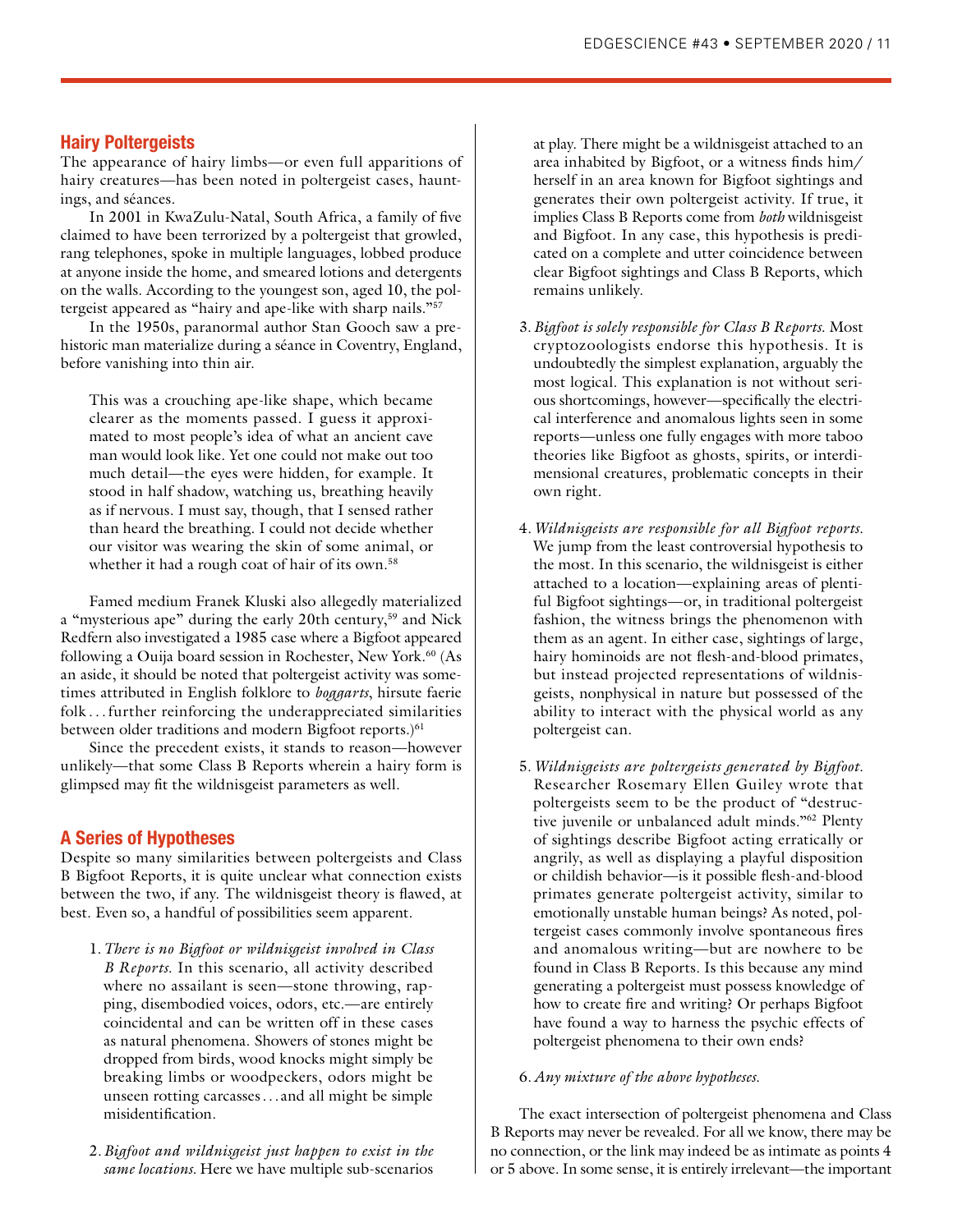principle is to engage in critical thinking that challenges our preconceptions, forcing us to reexamine the paradigms we impose on objective data and ourselves. *To question everything.* 

*Excerpted with permission from* Where the Footprints End: High Strangeness and the Bigfoot Phenomenon, Volume I: Folklore *by Joshua Cuthcin and Timothy Renner (2020).*

**JOSHUA CUTCHIN** is a researcher, writer, and a professional tuba player in Georgia. He is the author of four books, including most recently *Thieves in the Night: A Brief History of Supernatural Child Abductions* and *Where the Footprints End: High Strangeness* and the *Bigfoot Phenomenon, Volume I: Folklore*, with Timothy Renner. He can be heard on the weekly podcast *Where Did the Road Go?* and maintains an online presence at JoshuaCutchin.com.



#### **ENDNOTES**

- 1 Fahrenbach, W.H. (2005). Report #10928 (Class B): Hikers hear growl, wood knocking, have rock thrown at them. Retrieved December 1, 2017 from http://www.bfro.net/ GDB/show\_report.asp?id=10928
- 2 BFRO. (2017). BFRO Database History and Report Classification System. Retrieved November 29, 2017 from http://www.bfro.net/gdb/classify.asp#classification
- 3 Colombo, J.R. (2000). *Ghost Stories of Canada.* Toronto, CA: Dundurn Press.
- 4 Guiley, R.E. (2007). *The Encyclopedia of Ghosts and Spirits*  (3rd ed). New York, NY: Facts on File, Inc. (Original work published 1992).
- 5 Ibid.
- 6 Coleman, L. (2003). *Bigfoot! The True Story of Apes in America.*  New York, NY: Paraview Pocket Books.
- 7 Healy, T. (October 20, 2001). "High Strangeness" in Yowie Reports. In P. Cropper (Ed.). *Myths & Monsters 2001 Conference Papers.* Paper presented at Myths & Monsters 2001, Sydney, Australia (pp. 64–72).
- 8 Newkirk, G. (December 8, 2016). Bigfoot is a Ghost: Interdimensional Sasquatch, The Green Flash, and Why We'll Never Find a Body. Retrieved December 1, 2017 from http://weekinweird.com/2016/12/08/bigfoot-is-a-ghostinterdimensional-sasquatch-tulpas-green-flash/
- 9 Godfrey, L.S. (2016). *Monsters Among Us: An Exploration of Otherworldly Bigfoots, Wolfmen, Portals, Phantoms, and Odd Phenomena.* New York, NY: Tarcher Penguin.
- 10 Coleman, L. (November 14, 2008). Stone-Throwing Sasquatch or Poltergeist? Retrieved December 1, 2017 from http://cryptomundo.com/cryptozoo-news/stone-throwing/
- 11 Guiley 2007.
- 12 Barackman, C. (2013). Why Don't You Look for Bigfoot During the Day? Retrieved December 1, 2017 from http://cliffbarackman.com/faqs/why-dontyou-look-for-bigfoot-during-the-day/
- 13 Quick, S. (December 18, 2018). Paranormal Aspects of Bigfoot Encounters. Retrieved December 28, 2018

from https://stephaniequick.home.blog/2018/12/18/ paranormal-aspects-of-bigfoot-encounters/

- 14 Swancer, B. (September 23, 2016). Truly Strange Cases of People Kidnapped by Bigfoot. Retrieved September 5, 2017 from http://mysteriousuniverse.org/2016/09/ truly-strange-cases-of-people-kidnapped-by-bigfoot/
- 15 Burns, J.W. (December 1954). "My Search for B.C.'s Giant Indians." *Liberty Magazine*, pp. 38-39.
- 16 Meldrum, J. (2006). *Sasquatch: Legend Meets Science.* New York, NY: Forge Books.
- 17 Bowers, C. (May 29, 2014). The Unethical and Potential Dangers of Bigfoot Baiting: Part One. Retrieved December 1, 2017 from http://cryptomundo.com/bigfoot-report/ the-unethical-and-potential-dangers-of-bigfoot-baiting/
- 18 Meldrum 2006.
- 19 Megargle, Alan (2015). *Bigfoot Times*, June, p. 2.
- 20 D.K. (2013). Report #40534 (Class B): Strange encounter experienced by LEO's camped near Goldbond. Retrieved December 1, 2017 from http://www.bfro.net/gdb/show\_ report.asp?id=40534
- 21 Monteith, R. (2013). Report #38923 (Class B): Possible nighttime activity in the retirement community The Villages. Retrieved December 1, 2017 from http://www.bfro.net/ gdb/show\_report.asp?id=38923
- 22 Guiley 2007.
- 23 Healy, T., & Cropper, P. (2014). *Australian Poltergeist: The Stone-throwing Spook of Humpty Doo and Many Other Cases.* Sydney, AU: Strange Nation.
- 24 Violette, J.R. (2001). *The Extra-Dimensional Universe: Where the Paranormal Becomes the Normal.* Charlottesville, VA: Hampton Roads Publishing Company.
- 25 Clark, J. (2012). *Unexplained: Strange Sightings, Incredible Occurrences, and Puzzling Physical Phenomena* (3rd ed). Canton, MI: Visible Ink Press. (Original work published 1993)
- 26 Wilson, C. (2010). *Poltergeist: A Classic Study in Destructive Hauntings.* Woodbury, MN: Llewellyn Publications.
- 27 Guiley 2007.
- 28 Buckland, R. (2003). *The Fortune-telling Book: The Encyclopedia of Divination and Soothsaying.* Canton, MI: Visible Ink Press.
- 29 Megargle 2015.
- 30 Gordon, S. (2010). *Silent Invasion: The Pennsylvania UFO-Bigfoot Casebook.* R. Marsh (Ed.). Greensburg, PA: Stan Gordon Productions.
- 31 Steiger, B. (2013). *Real Ghosts, Restless Spirits, and Haunted Places.* Canton, MI: Visible Ink Press.
- 32 Meldrum 2006.
- 33 Hitchings, S., & Clark, J. (2013). *Poltergeist Prince of London: The Remarkable True Story of the Battersea Poltergeist.* Stroud, UK: The History Press.
- 34 Newkirk 2016.
- 35 Bader, C.D., Baker, J.O., & Mencken, F.C. (2017). *Paranormal America: Ghost Encounters, UFO Sightings, Bigfoot Hunts, and Other Curiosities in Religion and Culture* (2nd ed). New York, NY: New York University Press.

37 Ibid.

<sup>36</sup> Guiley 2007.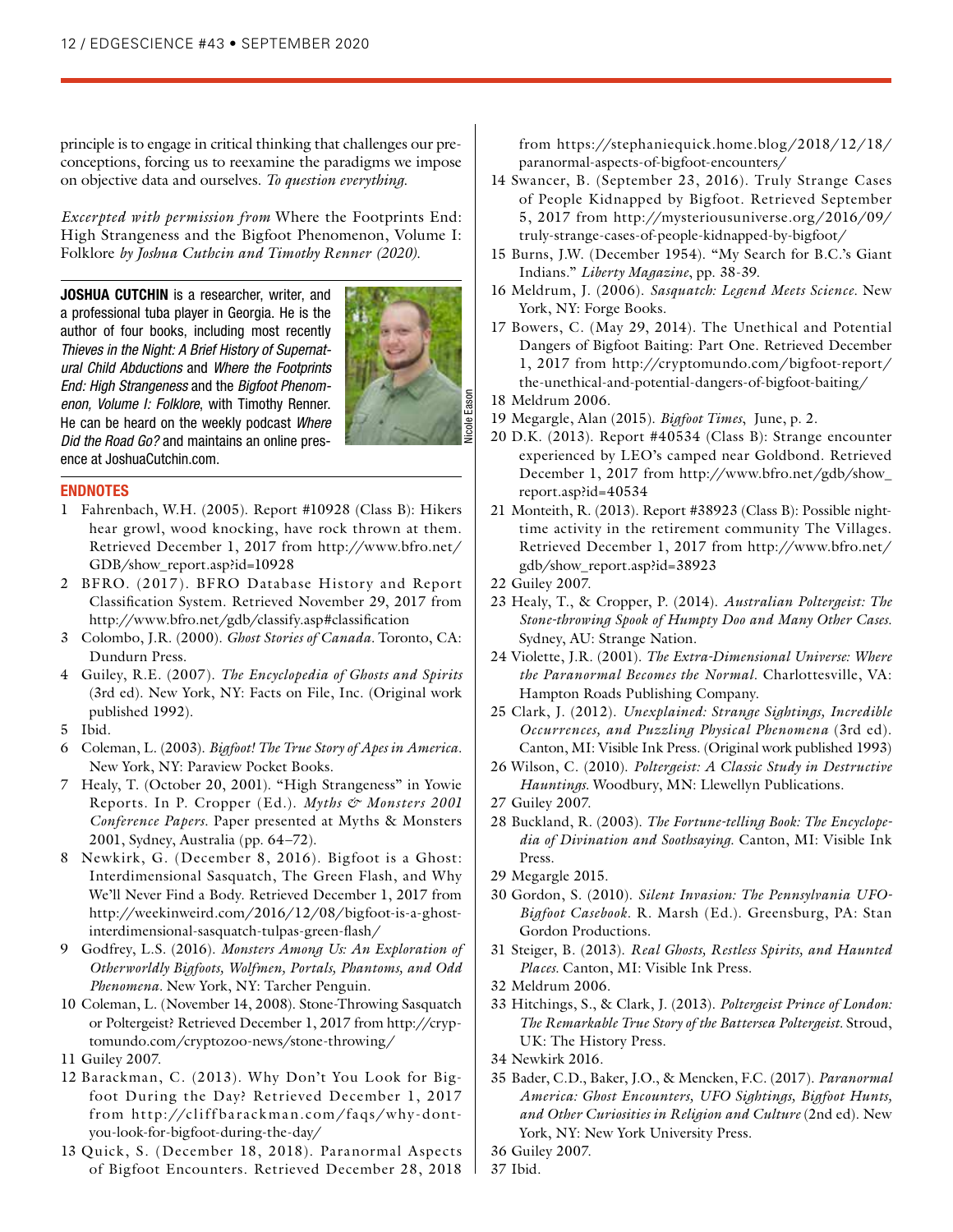- 38 Josiffe, C. (2017). *Gef! The Strange Tale of an Extra-Special Talking Mongoose.* London, UK: Strange Attractor.
- 39 Glanvil, J. (1689). *Sadiucismus Triumphatus: Full and Plain Evidence Concerning Witches and Apparitions.* London, UK: James Collins. (Original work published 1661)
- 40 Hall, W.J. (2014). *The World's Most Haunted House: The True Story of the Bridgeport Poltergeist on Lindley Street.* Pompton Plains, NJ: New Page Books.
- 41 Koch, K.E. (1986). O*ccult ABC: Exposing Occult Practices and Ideologies.* Grand Rapids, MI: Kregel Publications (Original work published 1978 as Satan's Devices)
- 42 Reles, R. (2014). Report #43648 (Class B): Memory told of possible activity while trapping in Horicon Marsh. Retrieved December 4, 2017 from http://www.bfro.net/gdb/show\_ report.asp?id=43648
- 43 Hucklebridge, R. (2010). Report #27687 (Class B): Possible tracks found in snow and mud on family property many years ago near Lake Hughes. Retrieved December 4, 2017 from http://www.bfro.net/gdb/show\_report.asp?id=27687

44 Guiley 2007.

- 45 Ibid.
- 46 Taylor, S. (2011). BFRO Report #29355 (Class B): Possible evidence collected after a woman is hit in the hand by a rock near Napavine. Retrieved December 6, 2017 from http:// www.bfro.net/gdb/show\_report.asp?id=29355

47 Guiley 2007.

48 Ruickbie, L. (2013). *A Brief Guide to Ghost Hunting: How to Investigate Paranormal Activity from Spirits and Hauntings to Poltergeists.* London, UK: Constable & Robinson Ltd.

- 50 Guiley 2007.
- 51 Guiley 2007.
- 52 Solomon, G, & Solomon, J. (2012). *The Scole Experiment: Scientific Evidence for Life After Death (New Updated Edition).* Waltham Abbey, UK: Campion Books. (Original work published 1999)
- 53 Hubbell, W. (1916). *The Great Amherst Mystery: A True Narrative of the Supernatural* (10th ed.). New York: Brentano's. (Original work published 1888)
- 54 Price, H. (2012). *Poltergeist Over England: Three Centuries of Mischievous Ghosts.* Devon, UK: F&W Media.
- 55 Hanks, M. (July 29, 2016). "The Indians Without Fire": Stories of Sasquatch Over the Ages. Retrieved December 6, 2017 from http://mysteriousuniverse.org/2016/07/ the-indians-without-fire-stories-of-sasquatch-over-the-ages/
- 56 Hitchings & Clark, 2013.
- 57 Goldstuck, A. (2012). *The Ghost That Closed Down the Town.*  London, UK: Penguin Books.
- 58 Redfern, N. (2012). *Wildman! The Monstrous and Mysterious Saga of the British Bigfoot.* C. Downes & J. Downes (Eds.). North Devon, UK: CFZ Publications.
- 59 Ibid.
- 60 Redfern, N. (April 8, 2013). Sasquatch and a Ouija-board. Retreived December 7, 2017 from http://mysteriousuniverse. org/2013/04/sasquatch-and-a-ouija-board/
- 61 Briggs, K. (1976). *An Encyclopedia of Fairies: Hobgoblins, Brownies, Bogies, and Other Supernatural Creatures.* New York, NY: Pantheon Books.
- 62 Guiley 2007.

49 Newkirk 2016.

## **Noteworthy Books**



*Dark Intrusions: An Investigation into the Paranormal Nature of Sleep Paralysis Experiences* **by Louis Proud Anomalist Books, 2009**



*Where the Footprints End High Strangeness and the Bigfoot Phenomenon, Volume I: Folklore* **by Joshua Cutchin and Timothy Renner Dark Holler Arts, 2020**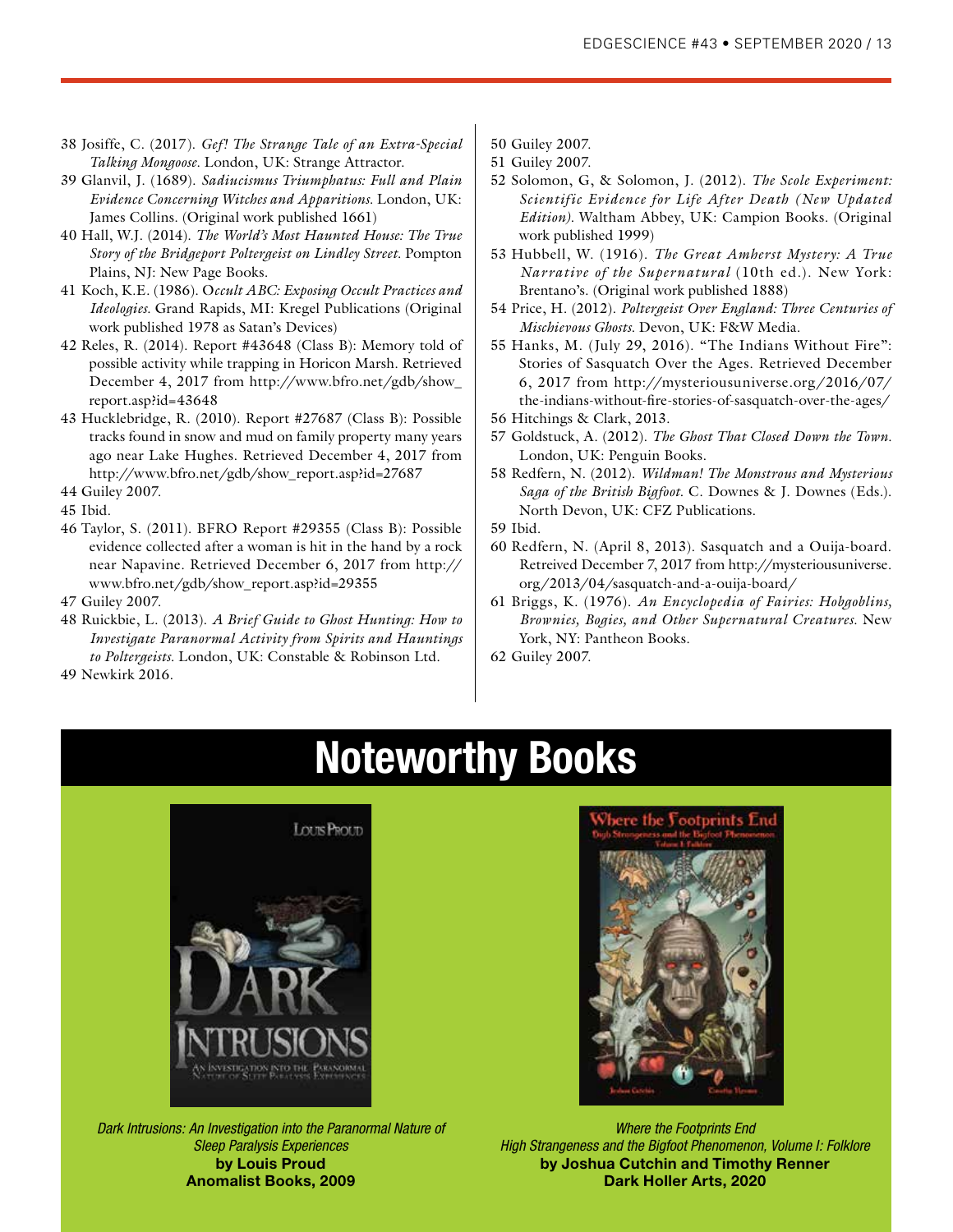## ^BACKSCATTER\_

#### **Louis Proud**

# In Search of Hungry Ghosts: The Mysterious Death of Joe Fisher

**I**<sup>t</sup>'s now been almost two decades since the unexpected death of Canadian journalist and author Joe Fisher. Known for t's now been almost two decades since the unexpected death his best-selling books on spirituality and the paranormal, most notably *Hungry Ghosts*, in which he investigated the dark side of channeling, Fisher's contribution as a writer and researcher—indeed, his life's mission—was to shine a light on the strange and unexplained.

Talented, handsome, charming, athletic, and well-travelled, he lent an air of sophistication to a field not normally associated with anything of the kind. Yet beneath Fisher's appealing exterior and affable personality was a soul in crisis. His suicide on May 9, 2001, in which he threw himself off a limestone cliff at Elora Gorge, in Ontario, Canada, continues to raise many questions—including whether, as he himself believed, the "hungry ghosts" he angered as a result of his investigations played a role in his troubles and misfortune.



Joe Fisher

#### **Intrusions of the Dark Kind**

I became intrigued by the Joe Fisher story when, beginning in my early twenties, personal experience compelled me to investigate sleep paralysis—a strange and disturbing phenomenon whereby, either while emerging from or falling to sleep, you find yourself unable to move, sometimes accompanied by a presence, usually malevolent in nature, that you cannot help but perceive as a spirit, demon, alien, or other supernatural being.

Such nocturnal episodes can be extremely frightening and dramatic; it's not uncommon to hear footsteps and disembodied voices, to feel something touch your body, or to see a shadowy figure near the bed. Nearly eight percent of the population have experienced it at least once in their lives. What's more, the phenomenon is believed to have contributed to, if not actually spawned, humanity's long and complicated fascination with creatures and entities that go bump in the night.

Convinced by my own sleep paralysis episodes that the phenomenon has paranormal roots and cannot be explained by sleep science alone, I penned *Dark Intrusions: An Investigation into the Paranormal Nature of Sleep Paralysis Experiences*, published in 2009. Writing it proved to be a cathartic experience; it helped me to process the fear and bewilderment that comes with undergoing sleep paralysis on a frequent basis and to try to make sense of the wider reality represented by the phenomenon.

To say that being a sleep paralysis sufferer has had a profound impact on my spiritual worldview would be putting it mildly. Just months before I began work on the book, I kept waking up in the early hours of the morning, shuddering in fear and too anxious to return to sleep, after experiencing what, in my mind, was nothing less than a form of demonic assault. These episodes, which repeatedly featured the same evil presence, stood out as especially violent and disturbing.

On one occasion I felt as though I were being strangled; there was literally the sensation of hands around my neck. Another time, I sensed the entity position itself at the foot of my bed. Unable to break the spell of paralysis and emerge into full consciousness, I was forced to lie there in terror and dread as the bed began to rock back and forth, at first gently, then more forcefully. Yet most frightening of all were the repeated attempts at "possession," in which it felt as though the entity were trying to invade my mind and body and I had to fight to resist the process.

While, understandably, notions like possession and demonic assault are difficult to swallow, except as products of religion, superstition, mental illness, or an overactive imagination fuelled by horror movies, the fact remains that many who've experienced the phenomenon first-hand come away convinced that the episodes signify genuine encounters with demons and evil spirits.

But now to Fisher's story and his own particular demons.

#### **Deceived by the Spirits**

In *Hungry Ghosts*, Fisher relates how, in July 1984, he became acquainted with an Australian-born medium and laboratory technologist named Aviva Neumann (a pseudonym) and the small group of men and women who gathered around her every Friday night in the living room of her Toronto townhouse. Aviva, while in a trance state during which her normal personality was absent, had the apparent ability to "channel"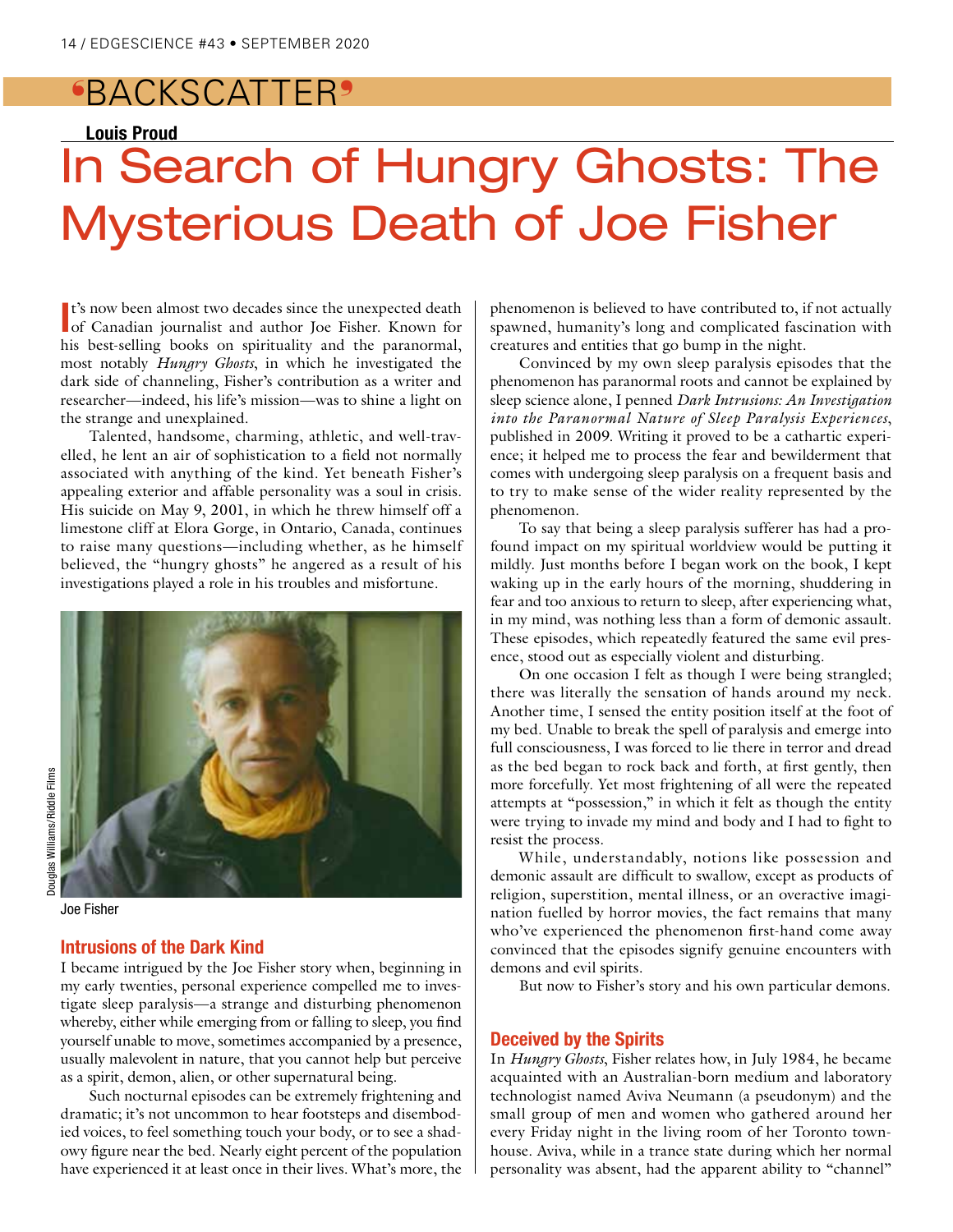the respective spirit guides of those in the group, adopting a distinct voice and personality for each, much like a radio set with the "other side."

His curiosity piqued, Fisher continued to attend the sessions, applying his expertise as an investigative journalist to the mystery. The voices, he concluded, were neither a product of fraud nor aspects of Aviva's subconscious mind but represented genuine contact with the spirit world. "Even the most sceptical of observers had to concede that Aviva—who was incapable of successfully imitating a foreign accent in her waking state could never consciously produce the stream of accents that flowed so effortlessly from her lips...If she was acting, she was not only brilliant, she was inhumanely so!"

Fisher was delighted when, before long, his own spirit guide emerged through Aviva: a sweet and affectionate entity named Filipa Gavrilos who claimed they'd spent seventeen incarnations together, most recently as passionate lovers in 18th century Greece—she a simple peasant girl who toiled in the fields and he a soldier who fought against the Turks.

Over the course of many channeling sessions, coupled with attempts on his part to establish a form of mind-to-mind communication with his guide, Fisher found himself falling in love with Filipa, even breaking off his relationship with his flesh-and-blood girlfriend in order to be closer to her. "If Filipa could have assumed a physical body, I'm sure I would have married her. But she was only a voice, a voice that resonated with more love, compassion and perspicacity than I had ever known."

On a mission to find evidence in support of reincarnation—a concept in which he'd come to believe wholeheartedly while researching and writing his 1984 book *The Case for Reincarnation*—Fisher sought to confirm the guides' claims that they'd once existed on earth in corporeal fashion. More importantly, if he could find tangible evidence that Filipa had lived on earth in 18th century Greece, then it would prove that their love had a legitimate basis.

Fisher soon discovered, however, that the former earthly existences claimed by the guides, despite sounding historically legitimate, had no basis in reality. One of the guides, named Ernest, who spoke with a "proper British" accent and who claimed he'd fought in World War II with the Royal Air Force as a bomber pilot titled Flying Officer William Alfred Scott, provided an abundance of information of his alleged former life as an airman. But when Fisher paid a visit to the Public Records Office at Kew where the War Office records are located, he found no listing of a Flying Officer Scott with the squadron that Ernest had specified.

As for his beloved Filipa, she too had betrayed and deceived him. Upon travelling to Greece to locate the ruins of the little village of Theros where Filipa said they'd once lived together, Fisher found to his dismay that no such place had ever existed. Nor were any of the locals with whom he spoke familiar with the surname "Gavrilos."

This left Fisher in a difficult position. Forced to accept on the one hand that the guides weren't who or what they claimed to be, he was unable to deny on the other hand that behind all their ostensible wisdom and benevolence existed a cunning and sophisticated intelligence, perhaps singular in nature yet able to assume a multitude of personas that had managed, over a period of many years, to manipulate both himself and the other members of the group into swallowing a vast and elaborate lie.

From Fisher's point of view, the conclusion was inescapable: the entities that had communicated through Aviva were in truth demons or hungry ghosts—vampiric beings who, attached to incarnate existence, use their talent as master manipulators to latch onto people and in a sense live through them.

Overwhelmed by feelings of fear, anger, betrayal, and disillusionment, Fisher split with Aviva and the group, and so too with Filipa. Channeling, he decided, was a dangerous game and no longer would he dabble in it. Determined to tell his story and expose the lies of the spirits, he wrote *Hungry Ghosts*, dedicating the book to his mother, Monica, "who has always insisted that demons do exist."

Although writing, as mentioned, is a cathartic process, penning *Hungry Ghosts* brought Fisher no such catharsis. Or if it did, it was very short-lived. The troublesome saga of the spirits remained an ongoing part of his life. Right up until his death at the age of 53, Fisher remained convinced that, by exposing and criticising the spirits in a very public way, he'd incurred their anger and revenge, unleashing a curse on his life in which dark forces were persecuting him, plaguing his existence with misery and bad luck.

Readers of *Hungry Ghosts* as well as friends and family members of Fisher have suggested, naturally, that his suicide was in some way linked to his prior involvement with alleged spirits, the assumption being that these malevolent entities influenced his mind in such a way that he acted not wholly of his own accord when he took the plunge that ended his life.

As indicated earlier, I was drawn to Fisher's story in part because of my own encounters with "demons," in my case experienced via the twilight state of consciousness that accompanies sleep paralysis. While reading *Hungry Ghosts* at a time when I myself was battling with forces that I perceived as demonic, I found much of value in his account. It seemed to offer additional proof, if not outright confirmation, that demons and evil spirits are a very real part of this world and that they can, under certain circumstances, target the living. Having since reassessed my own experiences and, consequently, Fisher's, I've come to recognise that the factors which led to his demise had more to do with his internal demons than the supposed demons outside of himself.

#### **A Lover of Beautiful Women**

The son of a Baptist minister father and a Jehovah's witness mother, Andrew Joseph Hilton Fisher was born on June 18, 1947, in Bristol, England. The family moved around a lot on account of his father's occupation, and Fisher—the eldest among his three siblings—attended some thirteen schools between the ages of five and eighteen.

I was fortunate to get in touch with Fisher's only surviving sister, Jane Mason. An artist whose paintings encompass spiritual themes, she revealed via email that theirs was a "strongly religious and dogmatic household." She attributes her late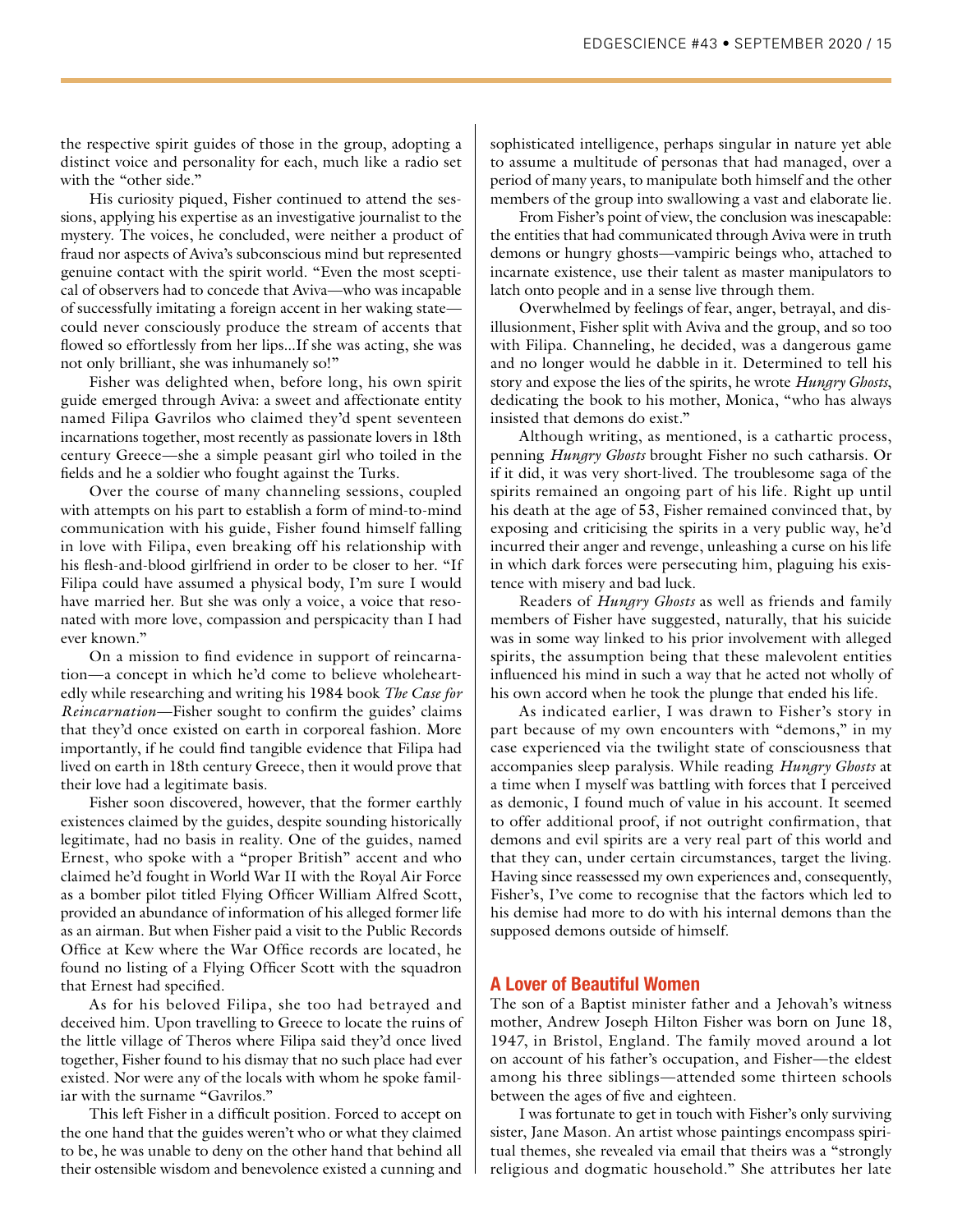brother's searching spirit, open-mindedness, and strong interest "in other descriptions of reality" as "probably a reaction to our upbringing. All of us disagreed with our parents about their beliefs..."

Though Fisher got along well with his mother, "a staunch Christian whose psychic ability left her fretful lest God be displeased by her involuntary visions," he had a less harmonious relationship with his father. While stating that he disliked his father's "lack of warmth" and "overweening brittleness," he also admitted that "there are times when I feel his spirit lives inside me."

When, later in life, his spiritual search evolved to include an acceptance of reincarnation, psychic phenomena, and other beliefs that clash with Christianity, it had the effect of distancing him further from his parents. "The fundamentalist Christianity and the psychic seem to be at war within my family," he commented. "And they're still at war because my parents don't like what I do."

A natural writer, Fisher was drawn to a career in journalism. After being hired, at the age of eighteen, as a junior reporter with the *Staffordshire Advertiser*, he excelled in the role and just four years later was promoted to editor, making him the youngest news editor in England at the time. Always eager to broaden his horizons, he immigrated to Canada in 1971, settling in Toronto, where he continued his career in journalism. As a reporter and feature writer for the *Toronto Sun*, his assignments were many and varied but never dull; among the stories he covered were train and car wrecks, violent crimes, murder trials, and interviews with prime ministers and rock stars.

In his book *Cotopaxi Visions: Travels in Ecuador*, published after he'd retired from journalism yet compiled from journal entries he wrote during his time in the South American country in the late-1970s, where he taught English at the Colegio



Americano, he reflects unflatteringly on his job as a reporter, describing it as "an endless succession of incidents: primarily, crises, tragedies and celebrations...Although exhilarated by the whirl of activity, I was psychologically spun dry by the ceaseless wind of events."

*Cotopaxi Visions*, which is part-travel journal, part spiritual diary, gives an intriguing glimpse into Fisher's inner world, revealing a mind in conflict with itself, continually striving for spiritual attainment yet weighed down by the challenges of work, relationships, health (while in Ecuador he contracted hepatitis) and other aspects of mundane life.

Romantic relationships were, in particular, a profound source of pain and frustration to Fisher, if not his Achilles heel. Like a dog chasing its own tail, his desire for romantic fulfilment could never be attained, causing him endless angst. According to David Kendall, who became best friends with Fisher in the early-1970s when the two of them worked as fellow reporters for the *Toronto Sun*, Fisher was the very definition of a ladies' man; he attracted women almost effortlessly. "Women loved Joe. He was smiling, chatty, articulate, attractive, and not super-macho."

Kendall, the author of *Lázaro* and several other "ecological thrillers," told me during a telephone interview that his friend's great problem in the realm of romance is that, while he managed to fall in love with many women, he failed to *stay* in love with a single one of them. Bubbling with geniality and wry humour, Kendall went on to relate a story in which Fisher, having fallen in love with a particular woman, went up north to stay with her and her family in a cottage, only to return from his trip declaring that he didn't love her after all.

In an email he wrote to me from his home in the north Sydney suburb of Manly Vale, Malcolm Fisher, a conservationist and copywriter, expressed the opinion that he felt his older brother "was looking for a soulmate . . . He just really loved women and they seemed to be enthusiastically drawn to him. Many maintained their friendships long after he had moved on to someone else. Maybe it pained him that he couldn't maintain the initial intensity of a relationship."

"Joe did love beautiful women," confirmed Jane. "I met many of his girlfriends and they were all lovely. Even though he didn't seem able to keep a long-term commitment to any of them he still kept them as friends...I don't think he would ever intentionally hurt anyone. The person he most hurt was himself. He was looking for a perfect love and had such strong expectations of both himself and his partner. In the end, he only seemed able to find it through a 'spirit guide' which to my, more psychological way of thinking, was a projection of this ideal and which led him more deeply into his 'paranormal' adventures."

#### **Paranormal Adventure Seeker**

It was because of his desire to embark on "paranormal adventures" that, in 1981, Fisher retired from full-time journalism to focus on investigating and writing about metaphysics. Thinking it held the key to the answers he so badly sought, he gave his full attention to the mystical and paranormal and was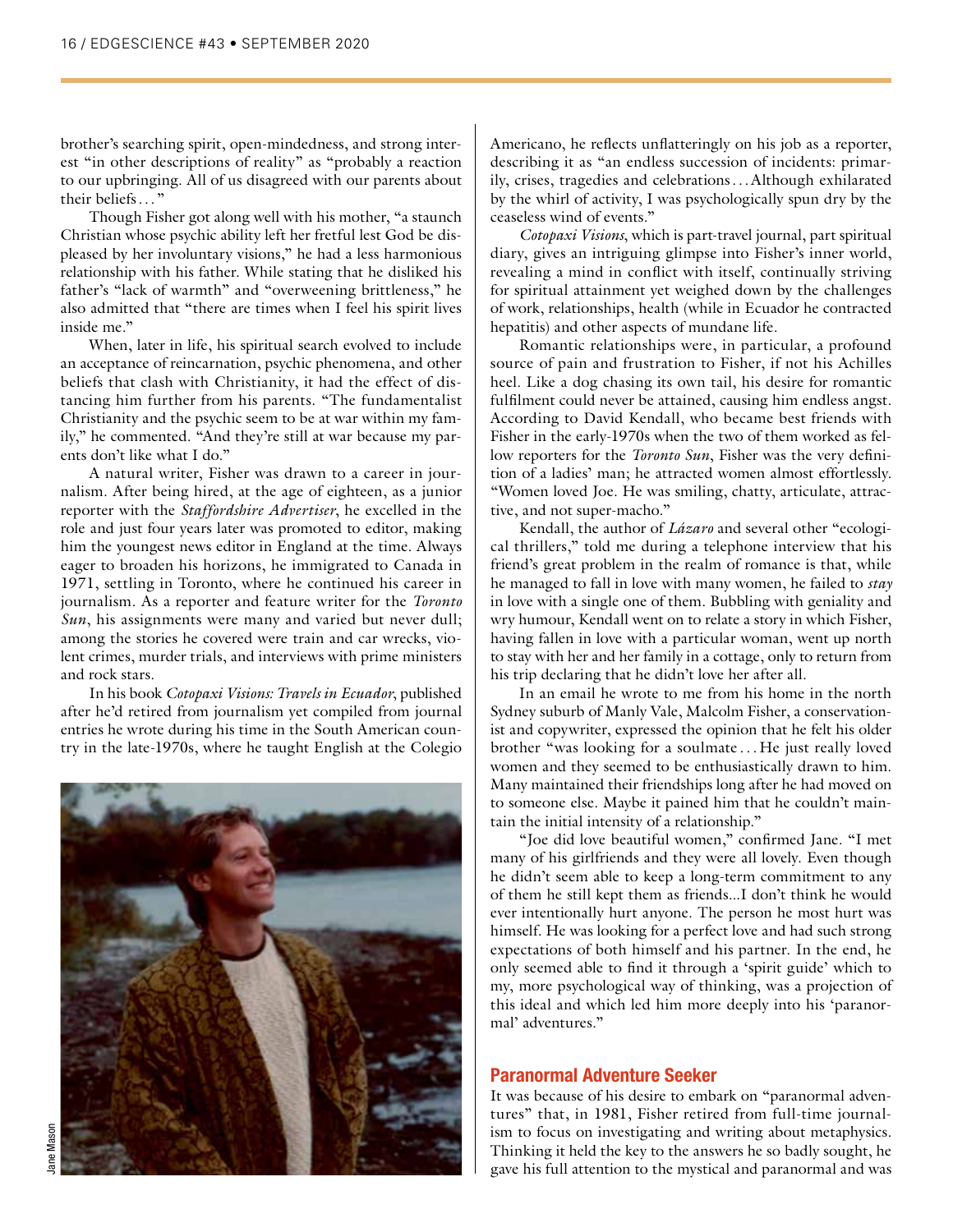irrevocably seduced by it. He chose to gaze into the abyss, and the abyss gazed back.

In his first non-fiction book, *Predictions*, published in 1980, he examined the evidence for "predictions made by prophets, sages, and soothsayers throughout history." Yet he came into his own as a metaphysical author with the publication, in 1984, of *The Case for Reincarnation*. Well-researched and graced with a preface by none other than the Dalai Lama, the book proved a win for Fisher, becoming an international bestseller and establishing his reputation as a serious and respected advocate for belief in reincarnation.

Long out of print, I was forced to order a second-hand copy from the UK, its cover faded and well-worn as a result of its former existence as a library book. While reading it, I was struck by the extent to which Fisher had gone to try to prove reincarnation. Though he presents the evidence in an ostensibly balanced way, it's clear the subject was one in which he was emotionally invested. In the book's final chapter, he argues, almost fervently, that widespread acceptance of reincarnation would transform society for the better:

"Wars, crime, racism, nationalism and sexual chauvinism would be radically diminished ... The nagging fear of death would be eliminated and replaced with acceptance of the opportunity for transformation...Few would be so rash as to attempt either suicide or abortion..."

Interestingly, for someone who would eventually take his own life, this isn't the only instance in the book in which Fisher denounces suicide, arguing that it's a bad idea from a reincarnational perspective. In a chapter dedicated to suicide, particularly as it pertains to the samurai tradition and other warrior groups, he writes: "As much as the suicidal personality feels able to escape the world by getting rid of the body, reincarnation's revolving door ensures that all hope of dissolution is short-lived. Those who learn, under hypnosis, that they have killed themselves in past lives are quickly brought to the realisation that suicide, far from being an answer to life's problems, is, at best, a stalling tactic born of ignorance."

Later, as though having a conversation with himself, he adds: "How to stifle the self-destructive impulse? The only lasting antidote lies in the recognition that life, not oblivion, waits beyond the last heartbeat. As seductive as suicide might be to the deeply despairing, evolution will not be denied so presumptuously."

The notion that each of us is spiritually evolving, learning important lessons in each lifetime, so that eventually we might achieve some form of enlightenment or liberation, appealed strongly to Fisher.

In his next book, *Life Between Life*, written in collaboration with the late psychiatrist Dr. Joel Whitton, a proponent of past-life regression therapy, he turned his attention to the "timeless, spaceless state" between lives—what the Tibetan Buddhists call the *bardo*—in an attempt to uncover more evidence in support of reincarnation.

Fisher's interest in Dr. Whitton's research coincided with his other, complementary interest in channeling. While working on the book, he was also spending his time in the company of Aviva and the guides. So important did he consider the latter

aspect of his research that, in the book's Acknowledgments section, he credits Filipa and the guides as "eloquent ambassadors of between-life consciousness."

Drawing from his many years of research into reincarnation plus what he'd learned from the guides about channeling and the spirit world, Fisher set himself the goal of writing a book that would prove to the public that the spiritual worldview he'd so carefully assembled and in which he'd become deeply invested was not fantasy but fact. On the line was his very reputation as a journalist, author, and researcher.

As so often happens to those who champion belief in the metaphysical, Fisher found himself under intense scrutiny from the media. During a 1989 appearance on the current affairs program *CBC Crossfire*, he was subjected to a brutal grilling from the two skeptics brought onto the program to debate him, leaving him feeling humiliated but also more determined than ever to prove the reality of reincarnation by demonstrating, through his new book, that the guides had led historically verifiable lives.

What happened next we already know: his efforts to prove the existence of the guides were met with failure and disappointment. Almost everything he believed up to that point that he'd been conversing with benevolent entities from the other side, that Filipa was his spirit guide and that she loved him unconditionally, and that his research would lead to profound and inspiring revelations, including with respect to his own spiritual quest—came crashing down around him.

While the blow sustained to Fisher's ego as a writer and researcher was undoubtedly severe, just as significant, if not more so, was the detrimental impact it had upon his spiritual and philosophical worldview. Commented Canadian author Kelly Watt, who knew Fisher personally and was familiar with the intimate details of his betrayal by the spirits, "I think on some level he really wanted it to be real...He really needed to believe that there was some spiritual truth in the world, perhaps a different truth, a better truth, than what his parents had told him."

#### **The Downward Spiral**

To those of a fiercely skeptical mindset who accept only that which has been proven scientifically, Fisher's story comes across as utterly absurd. That a respected and intelligent investigative journalist and author would deem trance channeling genuine; then, having met his alleged spirit guide as a voice speaking through the medium or channel, proceed to fall head over heels in love with her, sounds like the plot of a very bad New Age romance novel. It calls into question not only his credibility as a journalist and author, but, more seriously, his ability to discern fact from fantasy and thus the state of his mental health.

In my conversation with Kendall, a proud atheist and complete non-believer in anything remotely spiritual or paranormal, he assured me that Fisher was not only of sound mental health but that he believed wholeheartedly in everything he claimed, including that he'd fallen in love with Filipa and was devastated by her betrayal. Others close to Fisher have vouched for his sincerity and honesty, while simultaneously pointing out his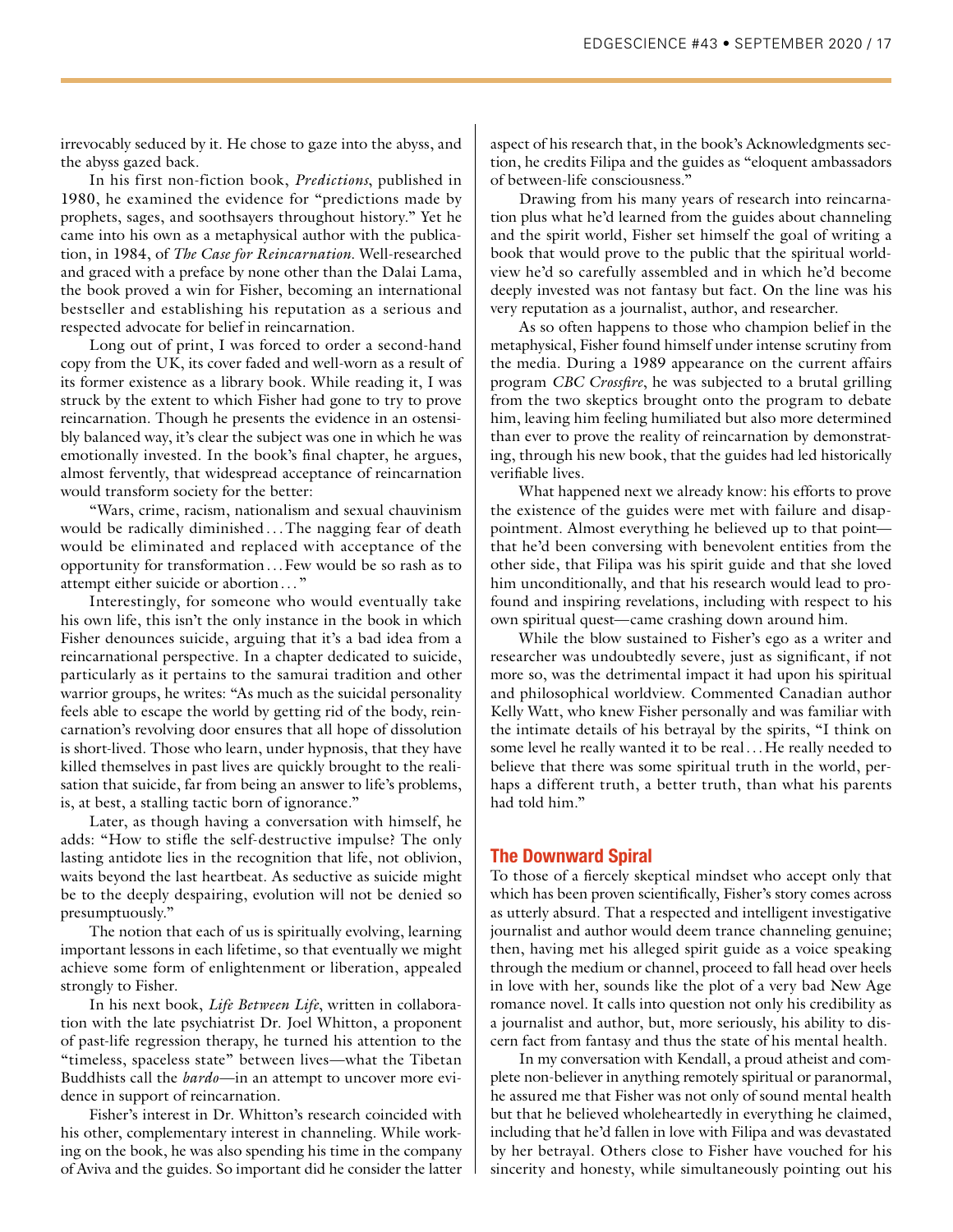tendency towards blindness when confronted by evidence that contradicted his spiritual beliefs.

Fisher, indeed, *believed*. But now, instead of believing in benevolent spirit guides, he believed in their very antithesis. His angels had become demons. Kendall told me how, about a year before the publication of *Hungry Ghosts*, during a canoe camping trip to Northern Ontario's Manitoulin Island attended by himself and Fisher, along with author Ronald Wright and *Toronto Sun* head photographer Jac Holland, the four friends were seated around the campfire one night when Fisher related his incredible story. Disillusioned with the socalled guides and the book he planned to write about them, both his spiritual quest and career had hit a dead end. It was Kendall and the others who convinced him to commit his story to print. Thus, in a highly paradoxical way, what was supposed to be a book about love and guidance on the other side instead became a book about spiritual darkness and deception.

First published in 1990 then subsequently retitled and republished in 2001 as *The Siren Call of Hungry Ghosts*—the term "siren" referring to the dangerous enchantresses of Greek mythology who lured sailors to their deaths with their singing—it remains a classic in the field of the paranormal. Even among those who have little belief in such topics, the book is appealing for the simple reason that it's so well-written and entertaining. Ironically, given Fisher's disdain for Christian fundamentalism, it also holds appeal to Christians who, convinced the paranormal and occult are "of the devil," consider Fisher's story confirmation of this belief.

Whether what Fisher encountered was of the devil or not, his life after the publication of *Hungry Ghosts* was never the same again.

On 15 June, 1991, a year after the book was released, he finally married, walking down the aisle with Emily Zarb, a successful fashion designer and photographer some seventeen years his junior. The ceremony took place in an old country church of stone construction. Malcolm related to me that he, along with other guests, sensed during the occasion a spooky, malevolent presence—perhaps the very "hungry ghosts" that his brother had written about.

Gazing up at the clouds outside, Malcom noticed that, eerily, they seemed to be "scurrying across the sky in four different directions." Later during the reception at a house just a short walk from the church, a number of people left, "saying...they felt uncomfortable inside because of some form of presence. I think Joe just laughed it off at the time—he was normally a pretty genial guy."

Unfortunately for Fisher, long-term romantic fulfillment eluded him yet again, the couple divorcing in 1999. "Joe advised that his marriage to Emily brought him a certain calmness and stability," Malcolm told me. "But I don't think that they were particularly well suited... When they met, she was a successful fashion designer and he was a successful author and everything seemed rosy, which was why the downward spiral in fortunes was particularly notable."

That Fisher's fortunes took a downward spiral in the final years of his life is undeniable. Along with the emotional pain of divorce, he suffered another kind of pain after sustaining  $a \perp A$  scene from Elora Gorge, Ontario, Canada

debilitating back injury. Once an excellent marathon runner, he was forced to stop running altogether. The injury also impacted his ability to write. "He told me he'd write sitting in a chair 15 minutes, then standing 15 minutes, then lying on the floor 15 minutes," revealed Kendall.

Put on a long waiting list for surgery, Fisher suffered greatly in the interim. After undergoing a spinal fusion in January 2001, an operation in which the vertebrae are permanently joined together, he reported that the pain had vanished. However, speculates Kendall, the operation may not have been entirely complication free, perhaps causing post-surgery depression. "I personally believe the long suffering ignited a despair he whose body had always performed so admirably."

Fisher's woes were compounded by the likely possibility of having to file for bankruptcy. Writing is hardly a lucrative profession, and to cope with the growing pile of bills he at one point got a job picking strawberries. Kendall informed me that the lowly nature of the work depressed the once successful author and journalist, who expressed his frustration at the sight of frivolous teenagers throwing strawberries at each other while on the job.

In March 2001, just a couple of months before his death, Fisher made plans with Dr. Whitton to collaborate on a new book. Aptly, their project was to concern "the dark night of the soul," a Christian term from St. John of the Cross that describes a state of spiritual desolation and hopelessness, a

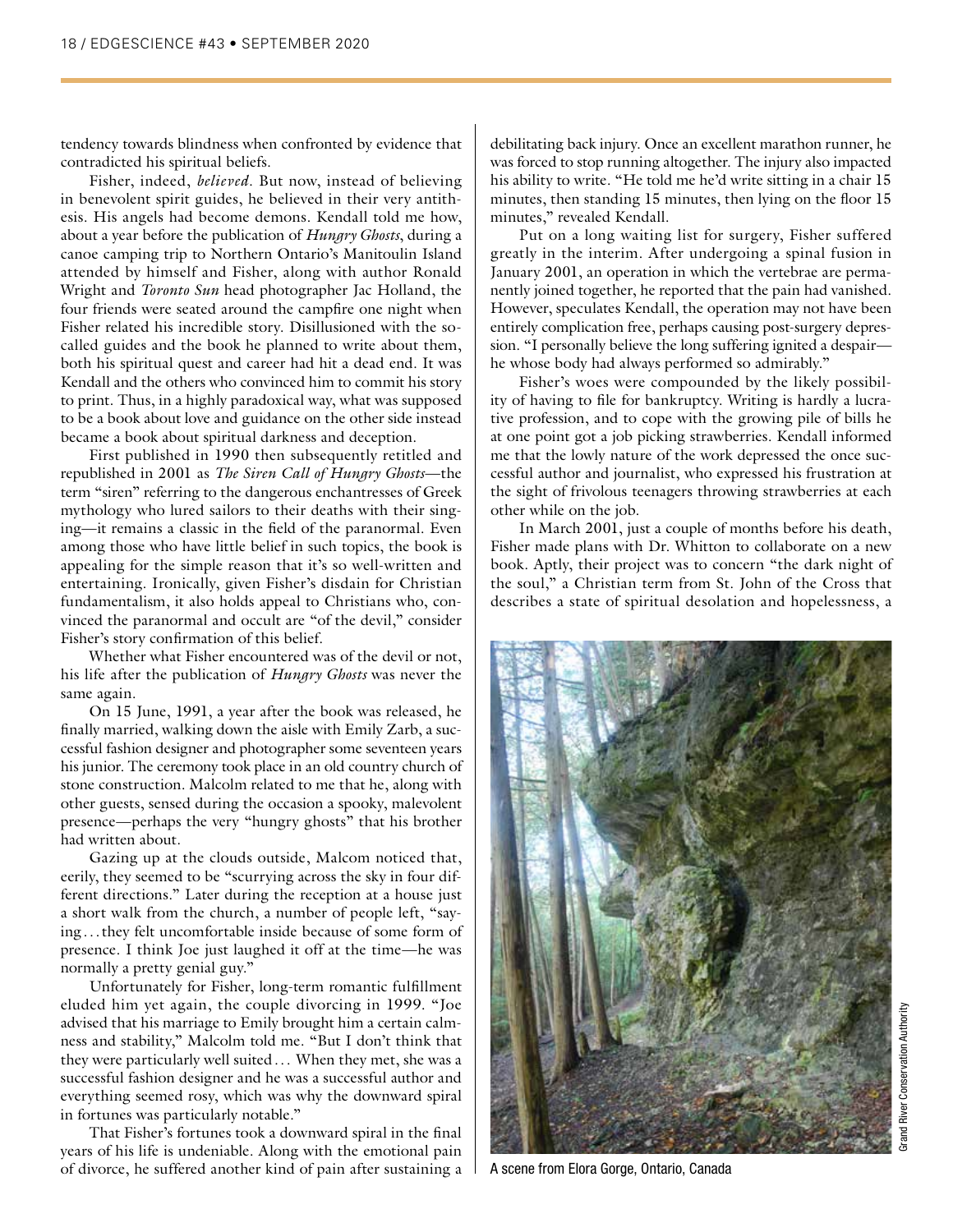period of darkness through which the spiritual seeker must pass on their way towards the light and glory of the dawn. In Fisher's case, however, the dawn hadn't arrived; around him there existed only darkness and despair in the form of poor health, broken relationships, and poverty. "He was terrified of getting older," observed Dr. Whitton. "He was dead broke. And the book we were working on wouldn't see any monies coming in for upwards of a year."

As well as dealing with money woes, Fisher was deeply saddened by the untimely deaths of several people close to him. In 2000, a friend of his committed suicide by jumping from a cliff at Elora Gorge—the same cliff that, a year later, he himself would jump from. Some two years prior, he lost his nephew Sol to suicide. A victim of sexual abuse by his father, the teenager jumped off a cliff near Brighton, United Kingdom. A year later, his nephew's mother, Helen—Fisher's younger sister—overcome by grief, committed suicide by jumping from the same spot. In a final letter to Malcolm, which Fisher posted on the morning of 9 May before taking his life, he declared, "now I have much more sympathy for Helen's plight and realise that the depths of despair cannot be easily vanquished."

In the same letter, Fisher added, "I know the immortal penalty for taking one's own life is steep indeed" and "all avenues out of this nightmare I am in seem blocked and poisoned." The letter in question is one of several that Fisher wrote to various friends and relatives in his final hours. Malcolm told me that his brother, having penned the letters, "walked down to the post office to get stamps. He then had a friendly conversation with staff before posting the letters and walking to the edge of the gorge. It seems that he had made a rational decision which he then carried out."

#### **"A Harsh Judge of Himself"**

The possibility that Fisher died as a result of foul play cannot be entirely ruled out. The police report of his death notes that there were "skid marks" in the ground on the clifftop from which he fell at Elora Gorge, as well as broken branches above, suggesting either that he hesitated at the last moment, perhaps involuntarily, digging his heels into the ground to stop himself while holding onto the branches for added support, or, alternatively, that he was pushed or dragged from the clifftop, during which a brief struggle ensued between him and his hypothetical murderer.

If we accept that Fisher died by his own hand—as strongly indicated, if not proven, by the letters he penned shortly before his death—the question arises as to whether the hungry ghosts he exposed in his book, or rather his belief in them, played a role in his untimely demise.

Kendall, in keeping with his atheistic leanings, attributes his friend's suicide to entirely mundane causes. "I believe that his circumstances—physical, financial and emotional—were what drove him over the edge." In an email to me he elaborated, "I'm a boring rationalist—there is no God. So the idea that upon dying I become more than worms to feed the trees and in that sense reincarnate as a tree is outside my realm of thinking. Self-perception hurled Joe over the cliff, not niggling marauder spirits."

In my discussions with Malcolm, he expressed bewilderment at his brother's suicide, stating that he was normally a happy person and that his actions were inconsistent with his sincere belief in reincarnation. While acknowledging that physical and emotional factors were undoubtedly influential in his death, he is certain that spiritual factors also played their part and admitted that what happened to his brother is strange and inexplicable.

He remains baffled by the run of bad luck that plagued his brother following the publication of *Hungry Ghosts*. "Everything in his life did take a downturn from work and writing opportunities to relationships to physical health to aggravated sleeplessness and financial worries...He was upset at being deceived by the spirits."

In an email to me, his sister Jane wrote: "I do remember Joe saying that he felt persecuted by spirits and he was worried for his 'immortal soul.' My feeling is that he was persecuted by self-recriminations. Although he was able to extend his love and kindness and wonderfully ebullient personality to entertain and touch other people, he was a harsh judge of himself which was, in my view, the key element that led to his destruction."

That Fisher was prone to self-recrimination is well-recognised, and in *Hungry Ghosts* he admits to a tendency to "lapse, occasionally, into self-loathing." The violent manner in which he chose to end his life is evidence that he harboured feelings of deep self-hatred. The cliff at Elora Gorge from which he jumped curves up at the bottom, forming a lip. Though his

body was discovered floating in the Grand River below, he died not as a result of drowning but from hitting the rocky cliff face itself. Regardless of one's personal thoughts on the morality of suicide, it cannot be denied that Fisher, when he jumped, did so with determination and conviction.



#### **Haunted by Dark Forces**

In examining Fisher's perplexing demise, one question in particular

remains: Was he troubled by thoughts of vengeful hungry ghost when he took the plunge that ended his life or were financial and other worries the primary concern on his mind at the time?

Intriguingly, an obituary on Fisher that appeared on the news website *The Anomalist* alleges that, shortly before his death, he revealed to his editor Patrick Huyghe "that the spirits were still after him for having written his final book."

Huyghe, who was editor of Paraview Press at the time, was in contact with Fisher via email until April 9, 2001, regarding the production and publicity of their reprint, re-titled *The Siren Call of Hungry Ghosts*. While it's true that Fisher related to him an incident of apparent "psychic attack" by spirits, the incident itself occurred in 1988—as he was finishing up the manuscript that would be published in the U.K. and Canada in 1990. On